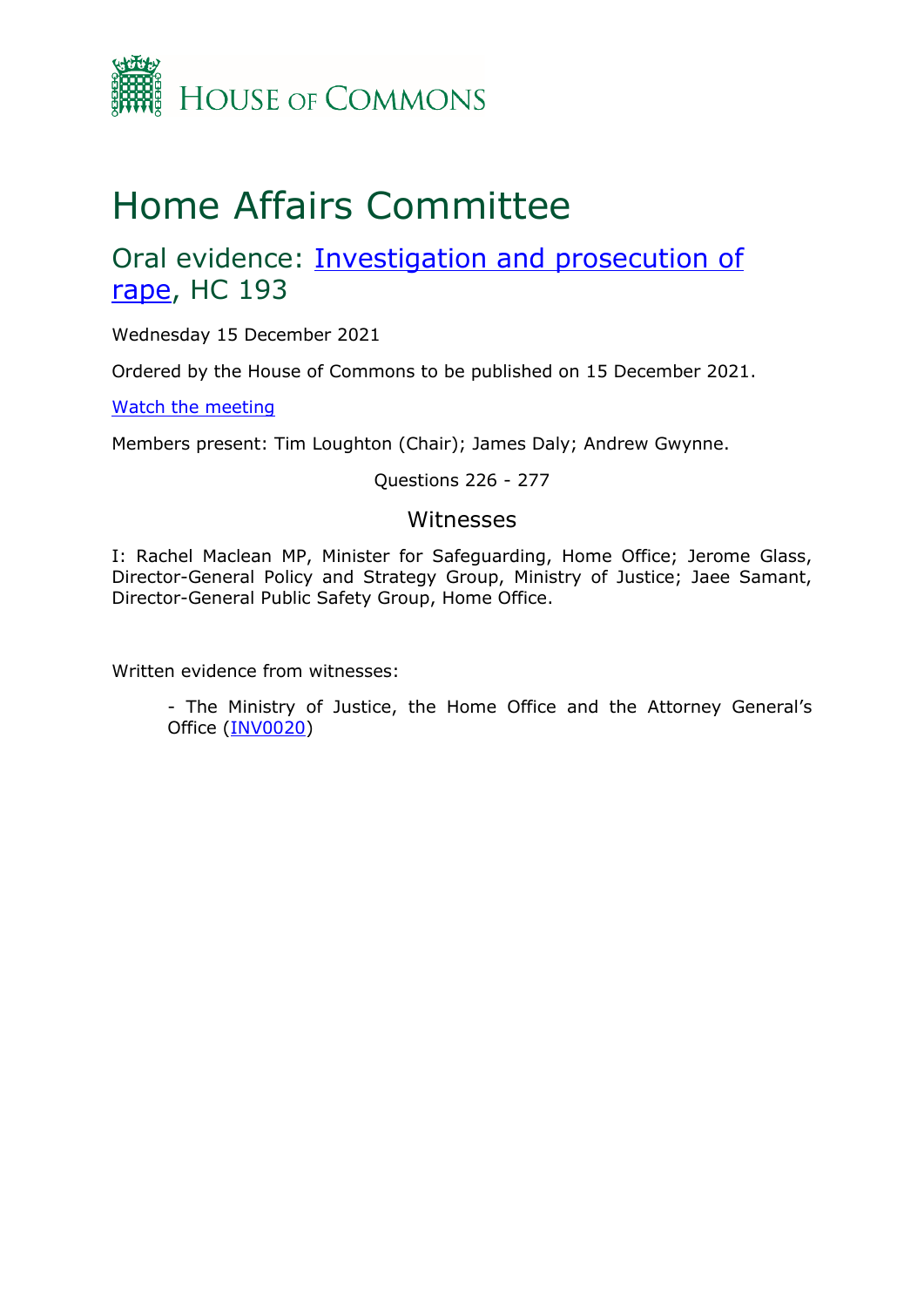

## Examination of Witnesses

Witnesses: Rachel Maclean, Jerome Glass and Jaee Samant.

Q226 **Chair:** Welcome to the latest meeting of the Home Affairs Select Committee, which will, hopefully, be the last of our sittings on the review we are conducting into the investigation and prosecution of rape. I am very pleased that we have here this morning the Minister for Safeguarding at the Home Office, Rachel Maclean. She is joined by Jerome Glass, director-general of policy and strategy at the Ministry of Justice, and Jaee Samant, director-general of public safety at the Home Office.

Apologies to the public. We are reduced in number this morning due to a combination of factors. We do not have a Chair, since elections for the new Chair are happening today. One of our members who is a Committee member is seeking election, so she is rounding up votes. We also have several Covid casualties. We have the crème de la crème of the membership here, who will make up in quality what we do not have in quantity of our members this morning. Apologies for that.

Minister, as you know, we are going to talk mainly about the rape inquiry and the very worryingly low conviction rate for rapes. We also want, if we have time, to touch on some of the recent child murder cases that come under your responsibility for safeguarding, as well as spiking, where we have just announced a new review as well.

We are aware that your colleague from the Home Office, Victoria Atkins, was hoping to join you today and is not able to. We are fully aware that there may be issues that she would have been able to answer in more detail. You are a new Minister as well and this is your first time in front of us, so a particular welcome for that. If there are things that you need to refer to in further correspondence, we will understand the reasons for that.

Could we just start off with you giving us your take on the very low prosecution rate for rapes and what is going on with the rape review? As the Minister responsible at the Home Office for sexual violence, what is your initial assessment of why we are in such a parlous state in terms of successful prosecutions and all the problems about time delay that the Committee has been hearing about from various witnesses over the last few weeks and months?

*Rachel Maclean:* It is a pleasure to be here. As you know, my colleague Victoria Atkins does send her apologies. She sits in the Ministry of Justice now but used to have the role that I have, so she was very much involved in all of this work.

It is really clear from the end-to-end rape review and the recent progress report that rape prosecutions are nowhere near where they should be and that the system is failing victims. All Ministers who have been in front of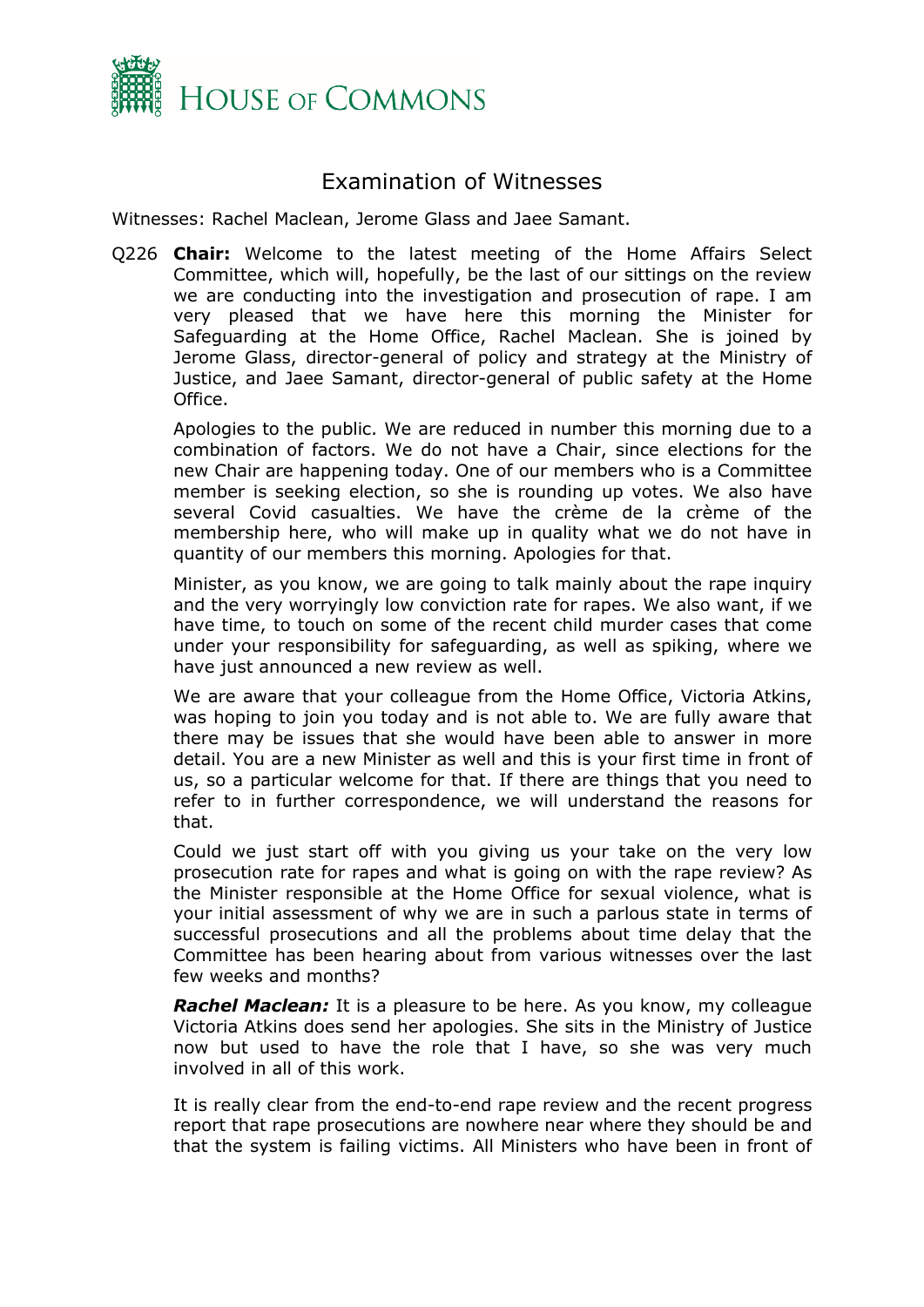

your Committee and elsewhere in Parliament have made that crystal clear.

The system is not doing what it needs to be doing. Victims are not accessing justice or seeing their cases progressed. The system, at all points, is really nowhere near good enough. That is why the rape review and its ambitions are so important. They set out a number of aspirations and ambitions. I hesitate to use the word "targets", because I know that there is a problem with that, but we have set ourselves measurable goals, if I can put it like that, across the whole system to bring transparency for the first time.

When I have looked at the transcripts from your previous sessions and all the witnesses who have been in front of you, you started by asking them what is going on here. Pretty much everyone has made some version of the same remarks—that there are problems across the whole system, and that its parts are not really talking to each other. When I look at how we are going to fix this, the first step is acknowledging that there is a problem, being upfront and honest, and saying that it is not good enough. Most Ministers—I am happy to add my words to that—have apologised and said that the system is failing, that we need to fix it and that we are determined to do it.

Bringing together the data in the way that we are starting to do in terms of the scorecards and the progress reports, and tracking those across Government and with those operational independent partners, is essential and does shine a light on the whole system. That is where we need to start, but we clearly have a long way to go. I know that you are going to get into some of the details of what we are doing and, of course, I will be happy to expand on those.

Q227 **Chair:** On the scorecards, which are very new, the DPP, who was here on Monday, kept referring to them repeatedly. Clearly, he is very excited by them. Would you like to explain how they work, why you think they will make a difference and exactly what impact they are intended to make?

*Rachel Maclean:* First of all, it is important to say that the DPP and all the other partners in the system have agreed that it is necessary and essential that they are all taking part in this project, initiative or workstream—whatever you want to call it. There is a balance, which has come out in some of your evidence. These bodies and partners are and have to be operationally independent, and it is not for the Government to direct, in a very detailed way, their day-to-day work, but they have all agreed and said, "We need to work collaboratively and to do our best to provide this data that you, the Government, are asking for to achieve the overall result". That is the first thing that I would say.

You will also know that the scorecards are monitoring progress across the whole system, from the very first stage that a crime is recorded to when it then goes into the Crown Prosecution Service's remit and as it tracks through into the court system itself. It is tracking progress across the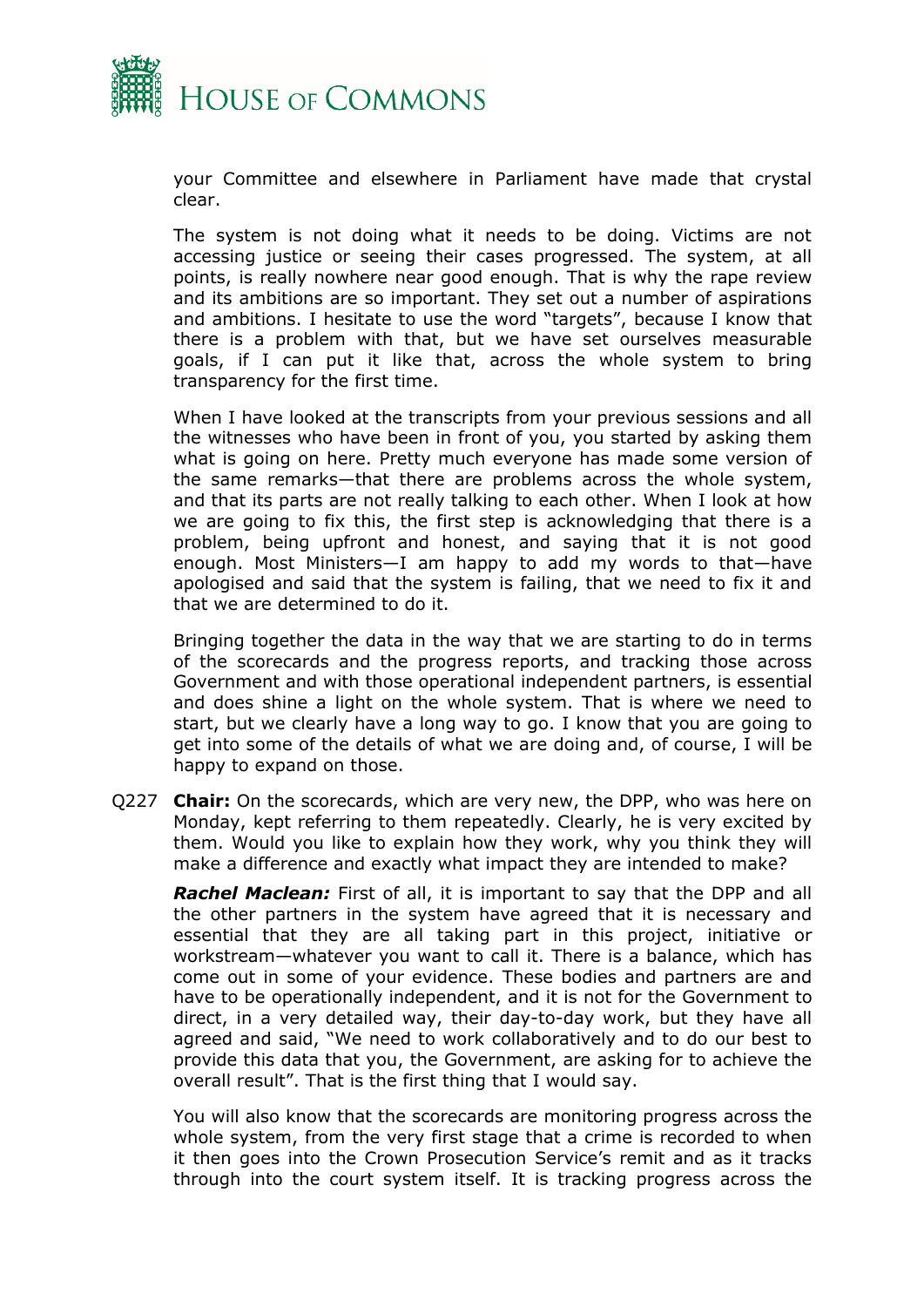

whole system. It perhaps might be helpful if we refresh our memory of the overall objective and what the scorecards are designed to help us do, which is to more than double the number of adult rape cases reaching court by the end of this Parliament, and to increase the number of cases referred by the police, the number of CPS charges and the Crown Court receipts back to where they were in 2016. That is the ambition that the scorecards are tracking.

Q228 **Chair:** On returning to the rates back in 2016, which does not seem particularly ambitious, Dame Vera Baird, the Victims Commissioner, as you know, has suggested that, at the current rate of progress, it would take them more than 17 years to get back to that level, well beyond just this Parliament. Is she right?

*Rachel Maclean:* I would like to say that we have set up this system so that we can increase the current rate, as Dame Vera has referred to. If we just stick to what we are doing at the moment across the whole system, it is not going to get us to what we need to do. With the work that we are doing through Operation Soteria, the work that you will have heard about within the Crown Prosecution Service, and the work that the Ministry of Justice is doing with the ISVAs and other support in the system, we want to increase those rates. We need to drive them up because, if we just stay where we are, we are never going to get there.

We are at the stage now where we have published the first iteration of those scorecards, and they definitely do not show a very rosy picture, which is to be expected, because we are only just starting to put in train the measures that we have identified in the rape review. It is going to take time to feed those through. Of course, Dame Vera is very experienced and is right to challenge us, but that is why we set ourselves these targets and set out the actions that we are going to take to improve those rates across the system.

Q229 **Chair:** You have said yourself that there is a problem with the system per se not really working. The various components and players within the system are not properly communicating. We have had evidence suggesting that the increase in successful prosecution rates is something of a mirage, because it is just reflecting the fact that the police are only passing on to the CPS their stronger cases, so it is artificially massaging the success rate up. Mr Daly may come on to this later but, talking to the DPP, in excess of 90% of cases where victims are brave enough to go to the police never end up making it all the way to court and a successful conviction. Is there massaging of the figures going on, which means justice denied for genuine victims, simply because the case, on the face of it, would not be as successful to be prosecuted? That is not a good way of meting out justice.

We have also heard of severe strains on the legal service. Witnesses said that there are now 800 fewer legal aid solicitor firms taking on these cases than there were in 2010. That is out of 1,861, so it is a sizeable reduction of practitioners to do this. If you are to get through these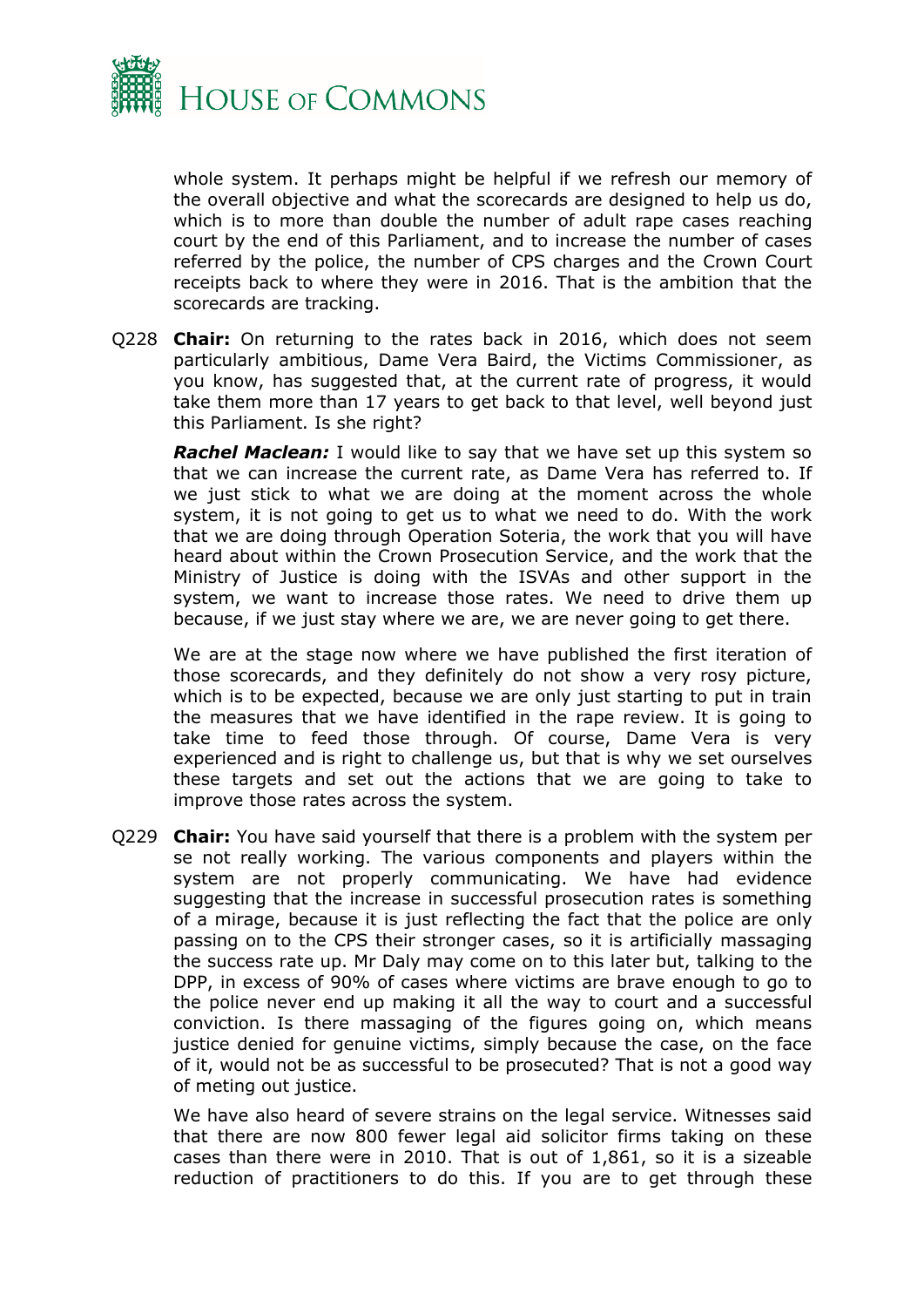

cases, you are going to need a willing and well-resourced legal system to be able to do the cases.

The other issue is about timeliness and the number of victims who throw in the towel, effectively, because they are waiting many years to get through an investigation, which may then lead to a court case, and then waiting for the court case. All that time, they have the reliving of the trauma that they went through in their assaults. Potentially, the perpetrators are still in their vicinity and causing problems to them. In many cases, they think that they do not want that and, therefore, they up and leave, so the case is dropped. There is a very high case dropout rate there.

Finally, the other thing that everybody mentioned was the resourcing issue and how resources have, effectively, been taken out of this area over recent years. Are all of those factors correct or are some more pertinent than others?

*Rachel Maclean:* I think I have noted down all those questions. There were quite a lot.

**Chair:** It was a very long one.

*Rachel Maclean:* I will try to answer them and will ask my colleagues to come in, because this spreads over a huge area.

The first thing you said was about whether we are putting more resources into the police, which we are doing. You will know that we are more than halfway through our commitment to recruit extra officers on the streets and making sure that those officers are properly trained. I am sure we will come on to that later.

Q230 **Chair:** Just on that specifically, out of the 20,000 target for new officers, of whom the Government announced we have over 11,000 in place so far, how many are going to be assigned to be specialists in rape investigations?

*Rachel Maclean:* I have a number of statistics on that. I am happy to come back to that, because there is quite a lot in that question, or would you like me to answer it now in detail?

**Chair:** You go through your list and we will pick apart some of the specifics.

*Rachel Maclean:* I definitely have an awful lot of information on that, which I am happy to share with the Committee, and it was picked up a lot in your earlier evidence sessions.

Clearly, the big picture is that we are going to get more people coming forward to report to the police, which we would all agree is a good thing. That is partly because we have more police officers and a greater awareness of this. Of course, the tragic events of Sarah Everard's killing and some of the other atrocious events we have seen over this year in particular, and the Government's focus more broadly on violence against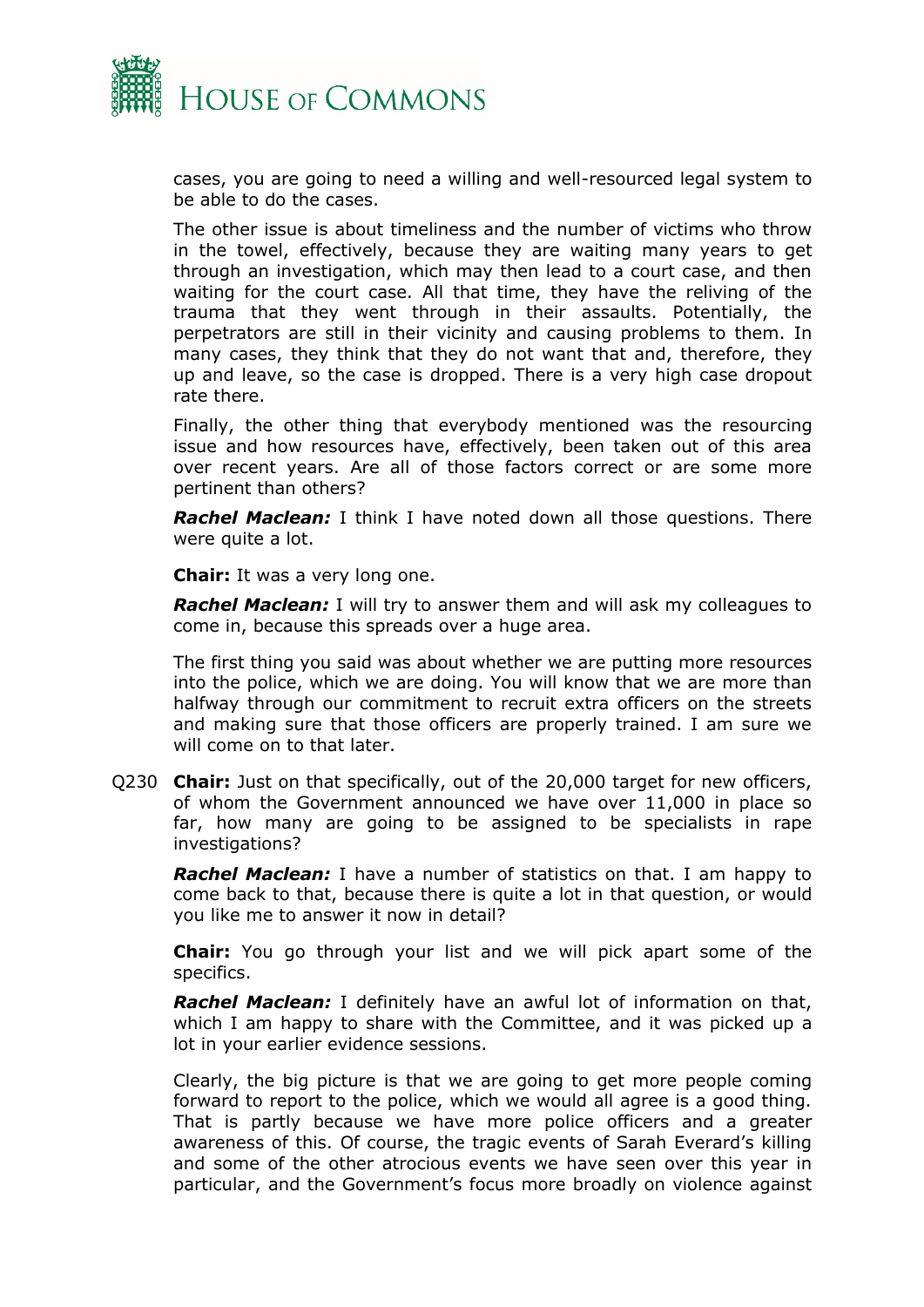

women and girls, which is also my remit, are starting to drive up people reporting to the police. That, in a sense, is what is happening.

You were talking about massaging inside the system.

**Chair:** Your word, not mine, Minister.

*Rachel Maclean:* What were your words, then, Chair?

**Chair:** I cannot remember, but "massaging" will be fine, if that is the word you want to use.

*Rachel Maclean:* I do not want to be held to that word. I just want to be clear that I have heard from the evidence from other witnesses that they are all acutely aware of that and have all made it very clear that everybody in the system needs to be clear that the system is fair to both defendants and victims. There are very eminent practitioners in the system who are sticking to their professional standards to make sure that that does not happen.

I know that, when you had the DPP here, he was talking very much about this issue of how he and his team of colleagues can work with the police on the early advice, which, from my understanding of the system, is very helpful in terms of helping the police to get the case to the stage that it really needs to be at, so that it goes into the court system and stands a good chance of proceeding and that victim getting justice. That approach is part of the Soteria work, which we can come to later. That is very helpful.

You talk about the strain on the legal service, the evidence from some of the legal firms, and resources generally in the system. I think we would all accept that, and I will probably ask Mr Glass to talk about the legal system itself. In terms of resourcing, it is not helpful to go back to where we were in 2010 and rerun those debates about why the Government at the time had to do that.

However, we are now in a much better position, where there is a recognition that resources are going into the system. We are seeing that through the support for victims services, not only in the pandemic but the commitment from MOJ to support victims to a much greater extent with funding. We are seeing funding going into addressing the court backlog and into frontline police officers and the police as a whole. We would all accept that the funding has been a problem, but we are now going forward, and that is shared by all my colleagues across Government.

You talk about victim attrition, and victims dropping out and not feeling that it is worth their while pursuing the case, because, as you said yourself, having to be constantly reminded of those traumatic events over a period of one, two, three or even four years is just appalling. I cannot imagine what it is like for a woman to have to go through that—or a man. It is absolutely appalling. We all understand the trauma. I am a trained psychologist and a counsellor in a previous life, and I fully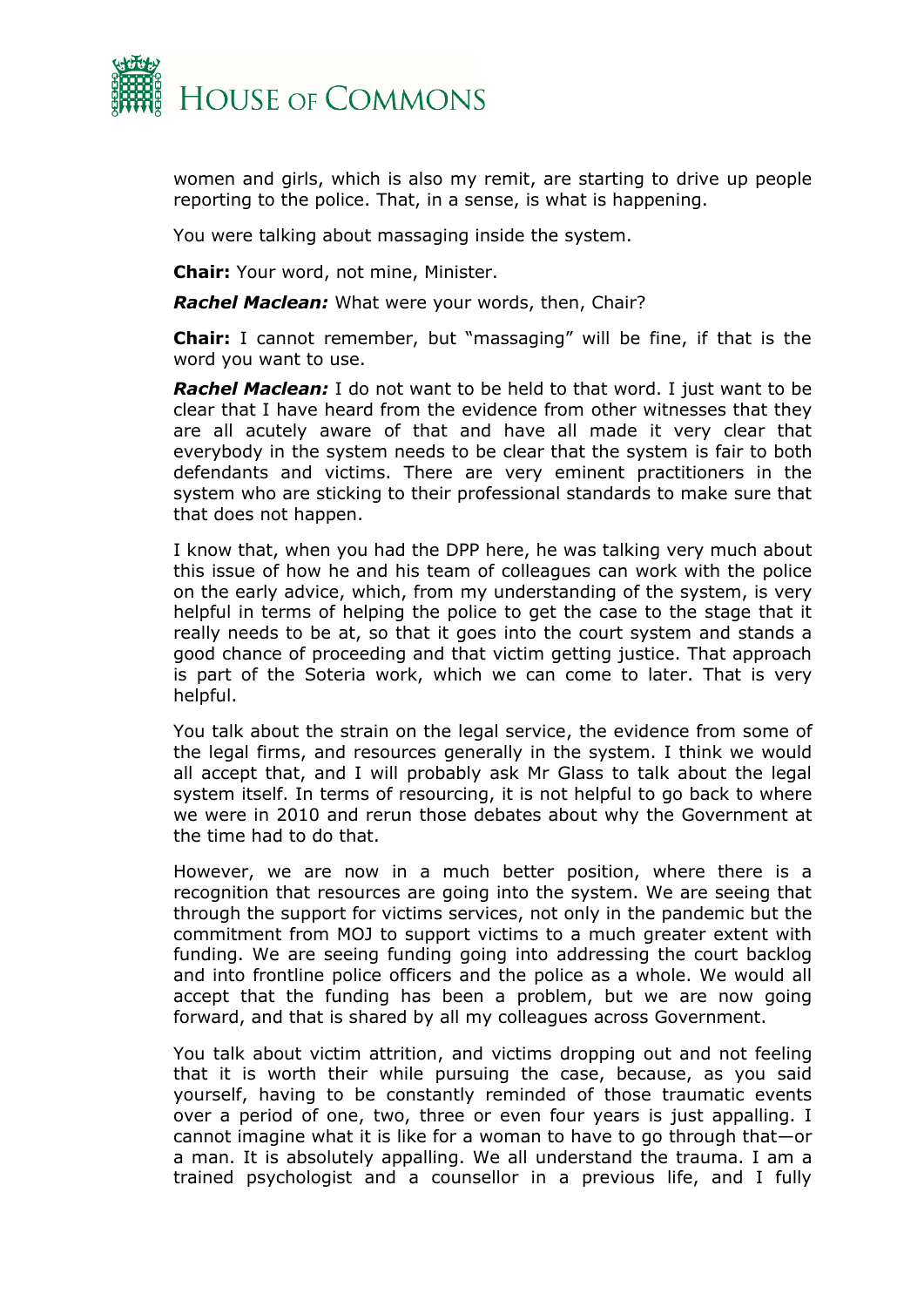

understand the impact of trauma on a witness going to court, and how that affects their ability to give evidence. Everybody in the system is mindful of that, and we do need to take steps to address that.

I hope I have answered your questions, but I will ask my colleagues to come in and perhaps amplify.

**Jaee Samant:** We do agree that there are not enough police referrals, in brief, and we do want there to be more. We want the police to be seeking early investigative advice. We want them to be working even more closely with the CPS than they have been. Soteria and all the lessons coming out of that are precisely about that. We are at the foothills of the changes that we want to make, and we have some way to go.

Q231 **Chair:** Why are we at the foothills? This is not a new problem. The figures are starker now than they ever have been before, to the extent that there have been claims that the system has given up prosecuting rape cases. How did we get to the foothills? Why has this not been on the radar and dealt with much more aggressively in the last 10 years?

*Jaee Samant:* Forgive me; I have been in post for a month, so I cannot quite answer that question.

**Chair:** That is plenty of time to know the answer to the question.

**Jaee Samant:** What I can say is that, in the month or so that I have been here, I am seeing from Ministers, from my colleagues across the different Departments, and from the police, CPS and other colleagues, a huge determination to try to make that change. The rape review was published just under six months ago, and there is a lot to do, but people are putting real energy and commitment into it.

**Jerome Glass:** Would it be helpful for me to pick up some of those?

**Chair:** Please do.

**Jerome Glass:** You are right that what has happened over the last 10 years is a significant increase in the number of recorded rapes. In some cases, that is a sign of, counterintuitively, a positive trend, which is that there is better recording and reporting of rapes, and that victims are, hopefully, feeling more confident in coming forward and that the criminal justice system will take those cases seriously. That accounts for some proportion of that increase.

The answer to why we are in the foothills, though, is that—which is why we are focused on it now, and this is well documented in the rape review—post 2017 and post 2018 with a particular case involving an issue of disclosure of digital evidence, the number of referrals, charges and prosecutions declined significantly. What we were trying to do when we commissioned the rape review was to say, "As a system, we are letting victims down", as the Minister has said. "Right across the piece, how are we going to deal with this? It is not just what is happening in the CPS and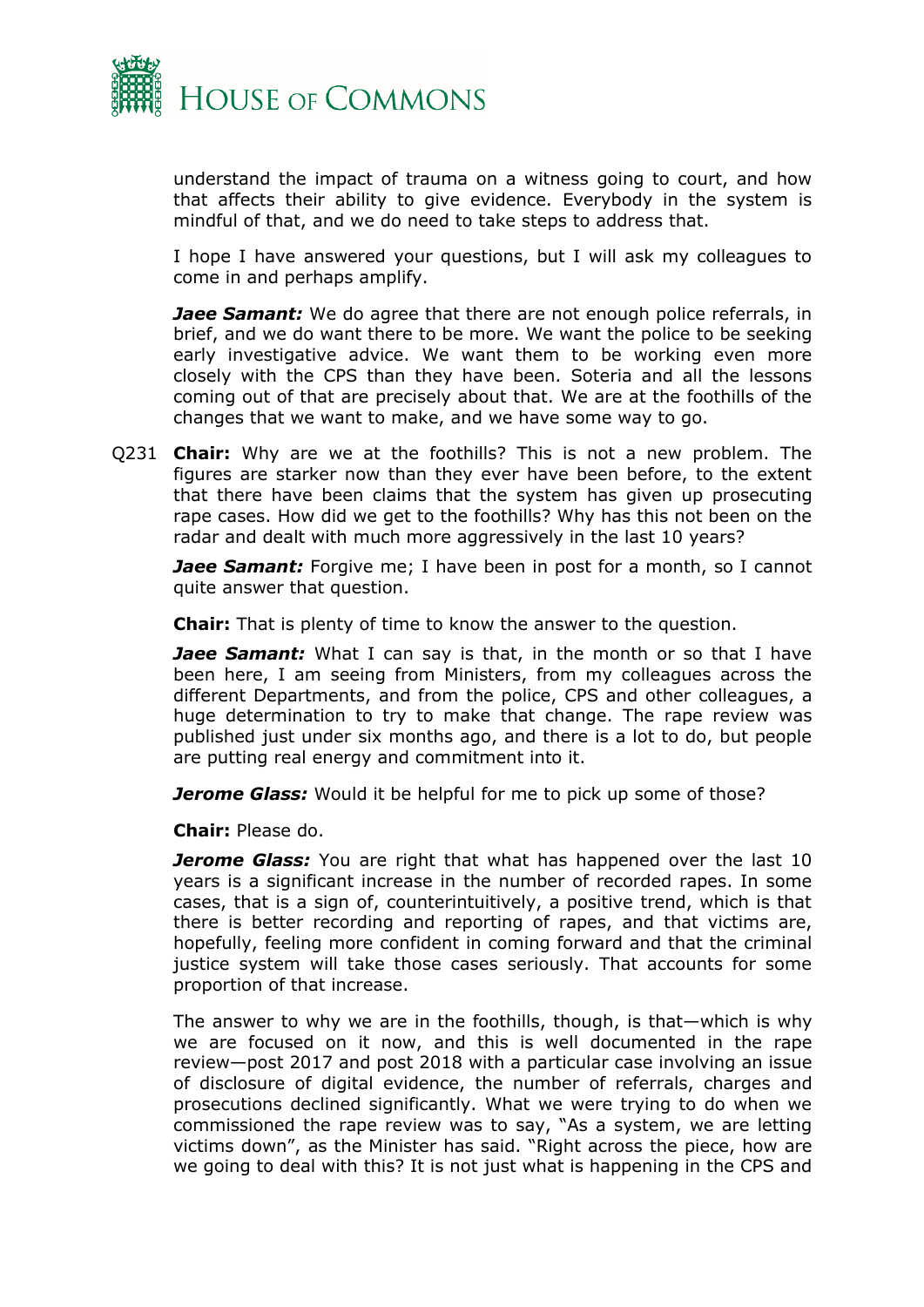

in the police. It is right across the system. Why are we not supporting victims through the system?"

If I can pick up just a couple of the other points you made, you talked about the prosecution rate.

Q232 **Chair:** Before you do, just to pick up on a point you made just now, that part of the figures are explained by more people having the confidence to come forward, is there potentially the danger, because of all the publicity that there has been, and with the rape review itself showing how appallingly low the conviction success rate is and how terrible the delay in getting justice is, that you have advertised to more victims that, if they are going to come forward, they face a huge challenge with a minimal likely success of the perpetrator being prosecuted? It might have acted as a deterrent to more victims coming forward.

*Jerome Glass:* I do not think that it is wrong in any situation for us to shine a light on what is happening in the system, and that is what the scorecards are trying to do. You are right that that is a potential risk, but one of the things we are asking ourselves is what we do about that. There is a lot of evidence—and you have heard from the Victims Commissioner on this point—that victims getting support, even before they report a rape, means that they are much more likely to report the rape in the first place, and to carry on through the system.

As you said, in terms of attrition, partly because of timeliness—and it is completely true that timeliness is not where we would want it to be—and partly because of some of the issues that you are talking about, there is a risk that people drop out of the system through the process. It is understandable.

We are putting in a lot more money. We have 700 independent sexual violence advisers, rising to 1,000 over the spending review period by the end of 2024-25. There is evidence that there is a 50% reduction in victim attrition for people who receive that help. We are trying to deal with the issue as it is right now, but I do not think that the answer is to hide the numbers. There is benefit in shining a light on the whole system and saying, "This is what is happening and we want to try to tackle every part of the system".

Q233 **Chair:** When will the 700 ISVAs be going to 1,000?

*Jerome Glass:* We are funding 700 now, who are in post, and we are going to be funding an additional 300 up to 1,000.

Q234 **Chair:** By when?

*Jerome Glass:* By the end of the spending review period, so by 2024-25.

Q235 **Chair:** So it is up to a three-year wait to get the extra 300. How many rape cases are the police dealing with in a year, very roughly? How many victims are there?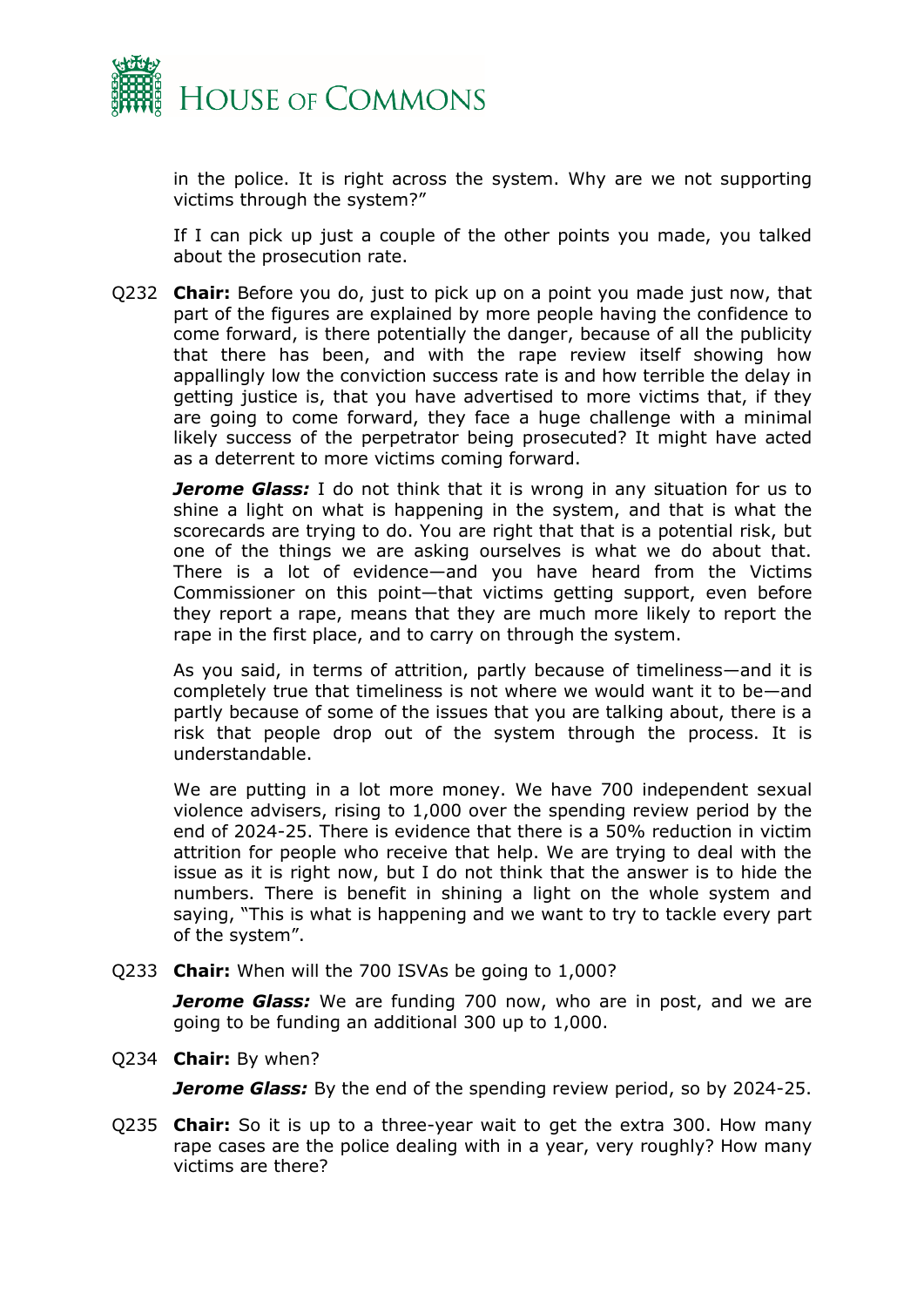

*Jerome Glass:* The number of recorded adult rapes is something of the order of 40,000 a year.

Q236 **Chair:** There are 40,000 victims per year and currently 700 experts to be able to give them support, increasing to 1,000 but not until 2024. That is not a very good case rate for them to deal with, is it, if they are to get the full support that many of them will need?

**Jerome Glass:** There are two things that I would say on that. First, those are the ones we are funding centrally as Government, but the police and crime commissioners, who receive £100 million of victim funding from the Ministry of Justice, will also be funding. Independent sexual violence advisers were not invented when we started funding them two or three years ago. They have been around for many years. There are lots of groups that provide that sort of advice. What we want to do, and this is one of the things that we put into the Victims Bill consultation, is to try to provide—and I hesitate to use the word "standardisation"—a bit more guidance and to codify what they do and the support that they provide. To answer your point, we want every victim to be able to access an independent sexual violence adviser, if they need or want one.

Q237 **Chair:** Is there any timescale for that? We would all agree that ISVAs are a good thing. You have alluded to some evidence that shows that the dropout rate is much lower as a result, so it should be a good thing. If your determination is to reduce the dropout rate further, so that we can get some successful prosecutions, we want to focus on them. Those 700 are the ones who are being directly funded through police, presumably, from the Home Office or Justice. Otherwise, we are relying on a bit of a hotchpotch of whether local police commissioners are able and inclined to use their budgets to deploy some locally, which, I guess, would be relying on third sector groups.

Is this not of such importance—and all of our witnesses have said that they are a really important and valuable resource—that trying to get an extra 300 is woefully unambitious, if you are to hope to achieve the sorts of impacts that you claim, and we all agree, would happen with them? Are you relying on not enough, and not enough locally, given that budgets have been stretched in other areas by police commissioners?

*Jerome Glass:* The key number that I do not have is how many independent sexual violence advisers are funded from the £100 million that we funnel through police and crime commissioners on top of the £27 million that we are putting in to fund those extra 1,000. It could be that the numbers are going to be much higher than 1,000. It is also worth saying that they will have multiple people whom they are supporting. We are confident that 1,000 is a large number to help and should provide sufficient support for people who need it.

Q238 **Chair:** You just said that the number will be much more than 1,000. You do not know. Is it not a bit odd that, in planning for how many additional ISVAs the Home Office is going to fund—and you have come up with a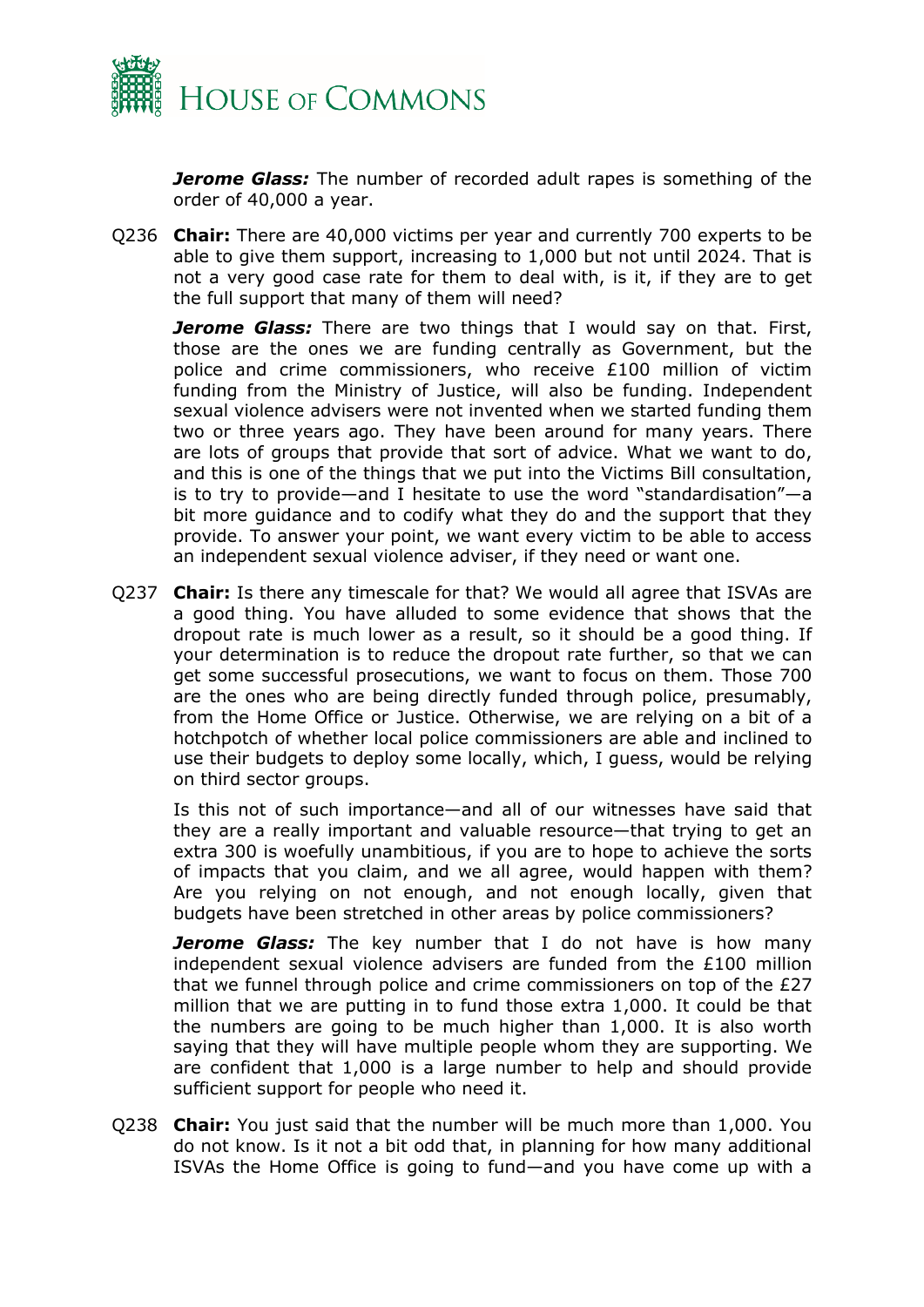

figure of 300 by the end of 2024—you have done that without any knowledge of exactly how many existing ISVAs are being funded separately? The figure may be 10, 1,000 or 557. Why on earth have you not done that piece of work to find out exactly the level of resource that is being provided not directly through Home Office funding already?

*Jerome Glass:* Part of the reason is that it is difficult to know what the demand is, almost by definition. We think that we have a bit of a sense of how much unmet demand there is. ISVAs are not employees of the Ministry of Justice. A lot of them are funded by third-sector groups, and we fund them via that route. We pick up from those conversations how much pressure those groups are under and how much unmet demand there is. It is not just an additional 300 but an additional 1,000 from two years ago, so that additional 1,000 would help to meet that unmet demand. It is a fair point that I do not know the total number of demand, but we have been working with groups to understand that.

Q239 **Chair:** Minister, I will come back to you but colleagues would agree that it is rather a strange way of going about it that you have come up with this figure of an additional 300, with no knowledge of the supply that is already there or the real demand that is there. You have come up with this figure and this commitment without knowing whether it is going to be nearly enough or whether it could saturate the market because it is well catered for already. It is a strange way of spending public resources, is it not, particularly on an issue that everyone has agreed is of great importance in addressing a very serious problem within the rape investigation system?

*Rachel Maclean:* Can I comment?

**Chair:** You may, yes, please.

*Rachel Maclean:* I am sure that Mr Glass and probably Minister Atkins, in her previous role, would be able to provide a bit more context on some of that. The numbers that you have alluded to are very important, and the support given to victims is vital in this whole picture. The rape review has seven levers, if you like, to achieve change and improvement in the system. All of those will improve the experience of victims. One of the reasons why we need to have these ISVAs in the system is that, currently, the system is not really working very well, and navigating through it is traumatic, difficult and stressful, for all the reasons that we have given.

If we are going to improve the system, we are in a position to make structural changes to it in the way that it operates, in order to relieve some of that stress on the victims. The point here is that I am sure we will always need those ISVAs, but, because we are improving the system as a whole, the need for them may well change.

That brings me to my second point, which is that we have to take an agile approach, as much as it is possible to be agile in any form of Government. We have to look at the scorecards, see how the progress is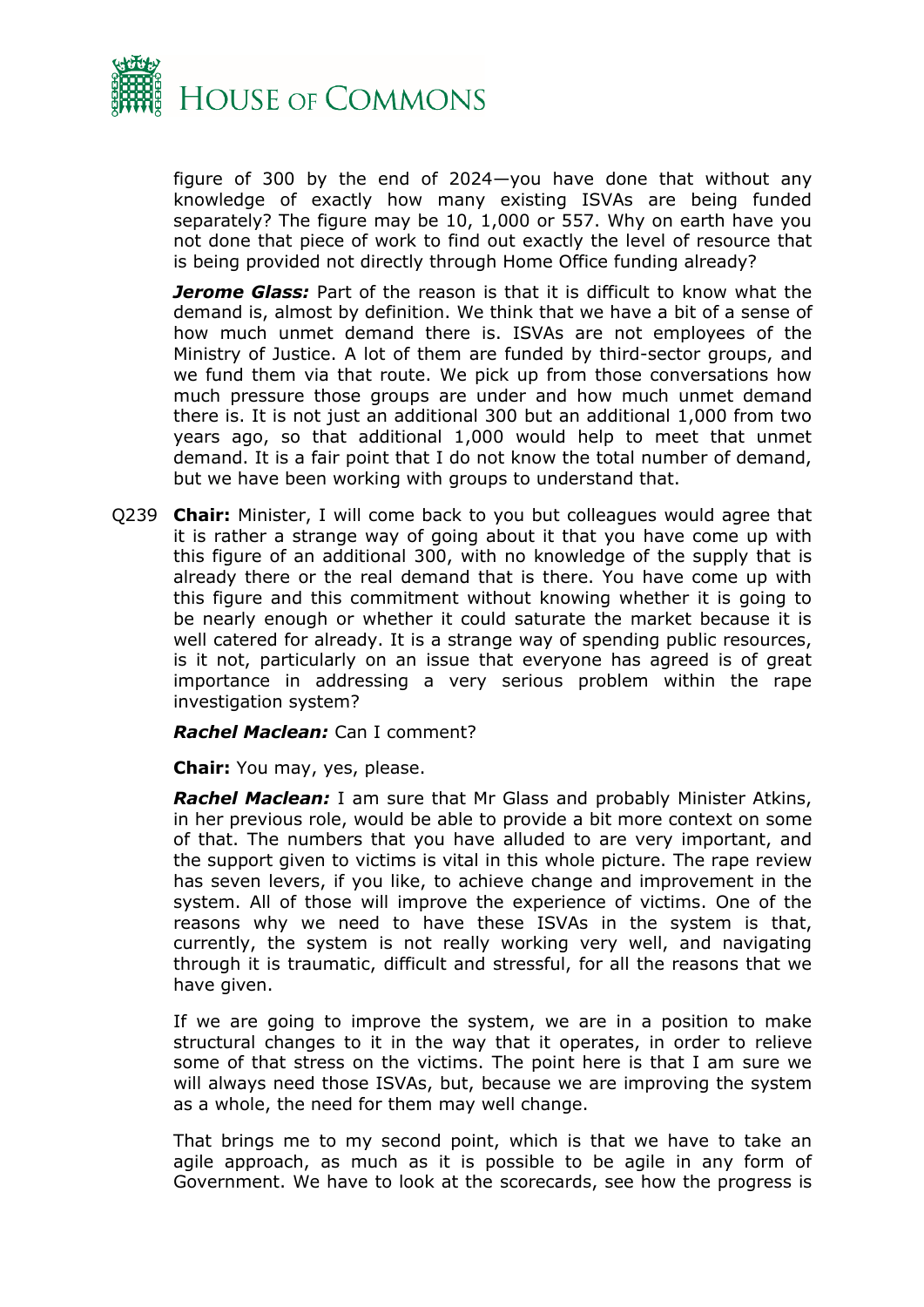

going, and then make changes. We have all been clear right from the start that if what we have set out—whether it is ISVAs or anything else does not deliver the change that we need to see, we are going to have to change our approach or hold those operational partners to account to change their approach, so that we do get the outcomes that we need.

Q240 **Chair:** I understand that. I just think that there is a specific issue, and it would be worth going away and considering whether you need to do a rather clearer audit of the existing supply and demand, in order for you to be able to say confidently that the 300 additional ones being resourced, albeit not until the end of 2024, will be enough to address the problem—it is not a perfect science—before finding that you have not unpicked the specialist additional police officers.

**Rachel Maclean:** Yes, that is a very important point. When you had Sarah Crew before your Committee, she talked about some of the work that she is doing as a lead across the police force to ensure that those police forces are training and putting in place those specialist people. She also highlighted some of the challenges in the system of getting and developing inspectors who are in those particular specialisms.

I cannot locate my paper with the specific points on, so I wonder if Jaee could perhaps come in and help me while I find the relevant statistics.

**Chair:** That is a good pass, Minister.

*Jaee Samant:* We do not have a number for how many police officers are already RASSO-trained, and nor do we have a number for how many of the new police officers who have been recruited will be RASSO-trained, primarily because, as you will know too well, the operational deployment of police officers is a matter for chief constables. They are operationally independent.

We are, however, via Operation Soteria, via all the guidance that we are giving to the police service, and via all the conversations that Ministers are having with chief constables and the National Police Chiefs Council, strongly encouraging police forces to RASSO train their officers and to have specialist teams. A number of forces are doing that. What I do not have is a number, I fear, and it is a source of data that we do not collect.

Q241 **Chair:** Is that not a weakness again? Just following on from the conversation we had with Mr Glass about the supply and demand for ISVAs, the Minister has again emphasised the importance that we have a better trained police force, if we are to get the system working better way upstream, which is when the victim knocks on the door at the police station and has an initial conversation with a police officer. If that police officer is very ill equipped to deal with what can be a very sensitive and traumatic experience, the whole system gets off to a poor start.

I just find it extraordinary that you do not know how many RASSOtrained officers there are now, which I would have thought would be a fairly standard thing to collect, if the rape review is serious about wanting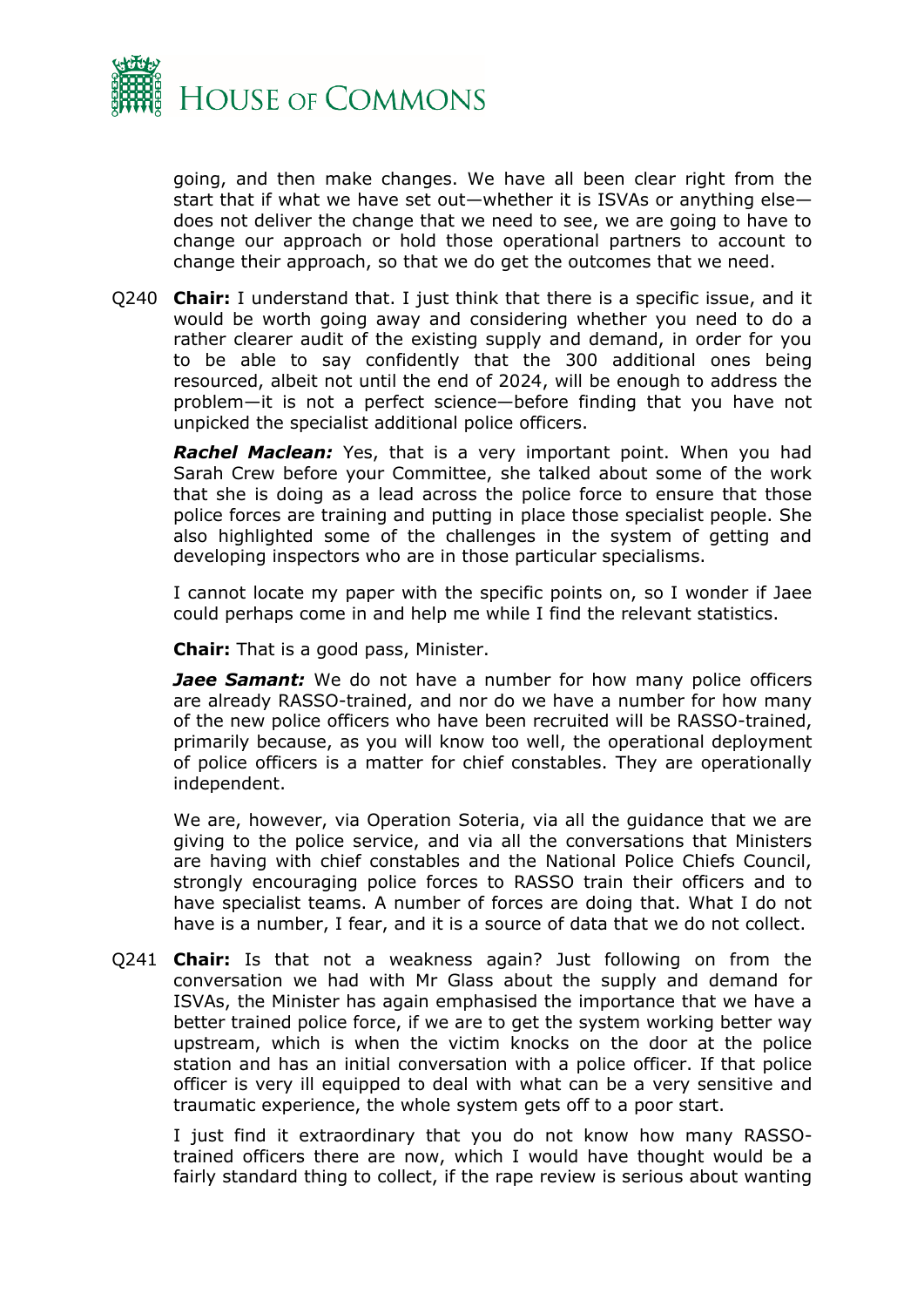

to solve this problem. Given that the Minister gave, as one of the criteria for taking this more seriously, the recruitment of 20,000 more officers, there is no idea of how many of those officers there is even an intention to make sure are RASSO-trained and in what sort of timescales. These are fairly essential elements of improving the rape prosecution system, but you do not have the basic data, which is quite worrying, is it not, Minister?

*Rachel Maclean:* Yes, I would agree entirely.

**Chair:** Good.

*Rachel Maclean:* We have asked for that data. In the discussions I have had, as the Minister, with my officials and with policing leaders, I have asked for it. There are issues with how it is being collected, and this is the conversation that I have had with Sarah Crew.

Clearly, there is work going on in terms of the CPS's focus on that, and I do have numbers about CPS prosecutors, but you are asking me specifically about the police. You are right to say that there is an issue with how the police collect that data. What they do collect is the number of officers working in the role of protecting vulnerable people and, within that, you have officers who are working on rape and serious sexual offenders. I have numbers for that.

Q242 **Chair:** That is going to be a figure that encompasses a whole host of other things that are nothing to do with sexual crimes.

*Rachel Maclean:* It does indeed—absolutely right. It is fair to say that, for me, it would be my clearly stated ambition to this Committee and to anyone else who is watching to enable us to get better data on that. There are barriers, as Ms Samant has set out very clearly, because the police have their own operational requirements and priorities in their local force area, but it is very important that we understand how—

Q243 **Chair:** It is not a big thing to ask each constabulary how many of their existing officers are RASSO-trained and for you to have an ambition as to how many new officers should be RASSO-trained by a certain time. You are ambitious, which is great, but ambitious by what date to have secured that information?

*Rachel Maclean:* Look, I am doing everything I can to get that information. It covers the whole of my portfolio. I also lead on domestic abuse, for example, and so, again, we want to make sure that police officers have the right training for that. There are a whole host of things that we need to make sure that police officers have the right training for. This is one of them, and it is a very important one. I am going to do absolutely everything I can to ask for that data and ask them to collect it, through the levers and the channels that I have.

Q244 **Andrew Gwynne:** We are all agreed that it is the whole system that is letting victims down, and that it is going to be challenging to pull all those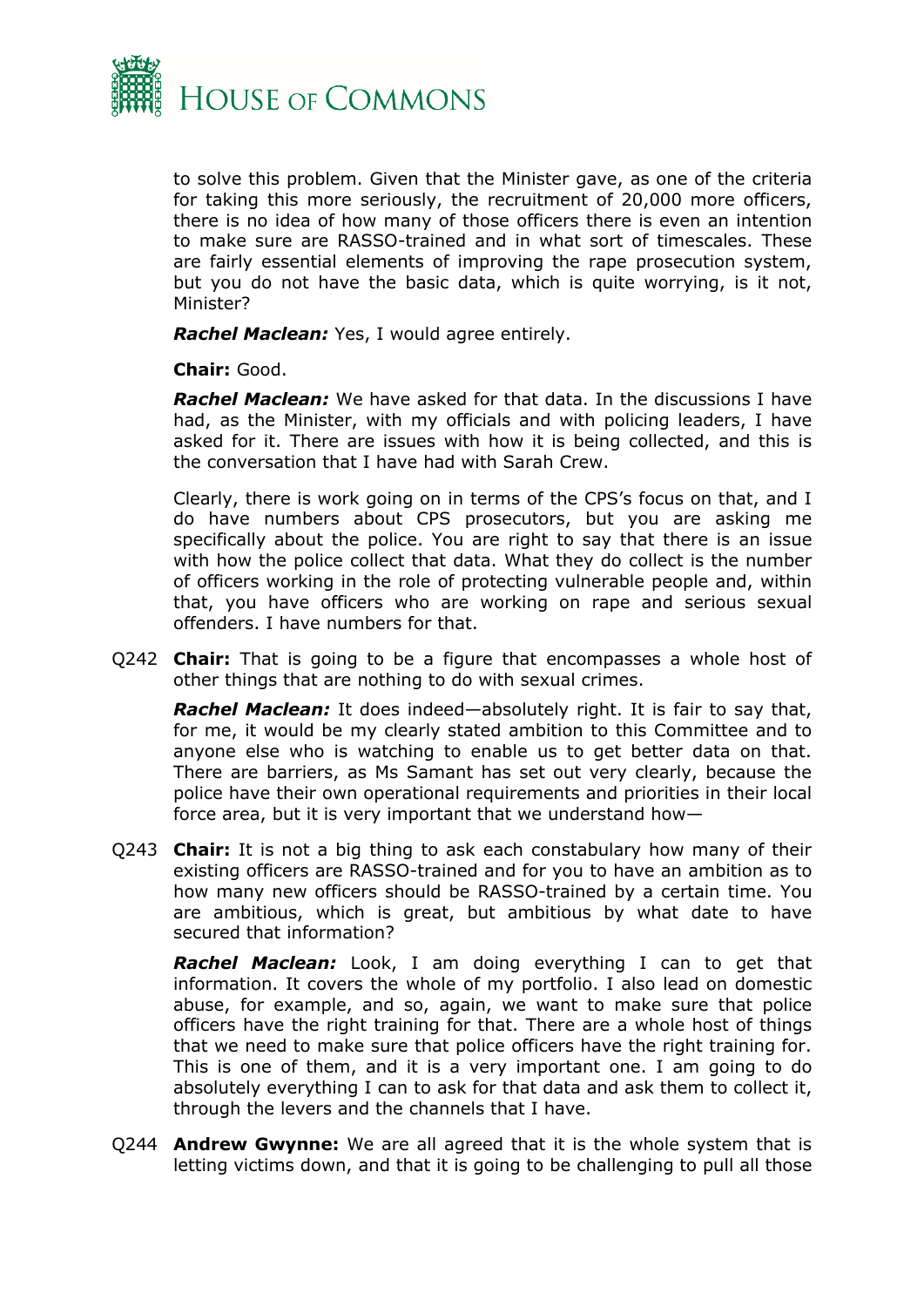

things together to get things right, but a good starting point is the rape review. I just want to go through some of the recommendations in there with you.

First, when she spoke to us back in June, the Victims Commissioner expressed to the Committee some dismay that the Government were not being more ambitious about offering independent legal advice to complainants. Why do you think she is dismayed at that? What would your answer be to her?

**Rachel Maclean:** Clearly, she has a huge amount of experience in the system and it is right that we listen to her comments and feedback, as we have done through the whole process. I will ask Mr Glass to comment a little on the independent legal advice side of things. It is my understanding that we are looking at that very closely, not only in this rape review but also in the Victims Bill consultation work. If I may, I will ask Mr Glass to come in now.

**Jerome Glass:** You heard some evidence from Max Hill on this on Monday. I will say two things and then answer the question very specifically. The first is the thing that we have just been talking about. We would hope and expect that the independent sexual violence advisers, who are not lawyers but expert advisers, would help provide some support and guidance to victims.

The second thing, which is to the point that Max was making, is that, in the longer term, you would hope that there is sufficient confidence in the criminal justice system and that everyone is sufficiently sensitive to victims, from police all the way through the system, and that people would not feel the need to have the additional advocate help.

However, in the rape review we did commit to looking at the role of advocates. There is quite an interesting potential role for advocates, which I think the Victims Commissioner was referring to, with respect to when victims' previous sexual history is being looked into under section 41 of the Youth Justice and Criminal Evidence Act. As we said in our progress update that we published last week, we are going to consult on that in February 2022, so in the next three months.

Q245 **Andrew Gwynne:** Thanks for that clarification. In terms of the review, though, there was reference made to a specific sexual violence complainants' advocate scheme that has been piloted in the Northumbria Police area. Why did you not decide to roll out and pilot that in other areas? Clearly, it is working, so why have you not accepted that model for other parts of England?

*Rachel Maclean:* It is fair to say that that is a really useful model. My understanding of that is that it is still at quite a small scale, so we do need to look at it. It is a relatively small number in terms of the scheme. It is undoubtedly very helpful but, in terms of making wider policy for the whole country, we need to take the steps that Mr Glass has just outlined. It definitely will feed into the work that is going on.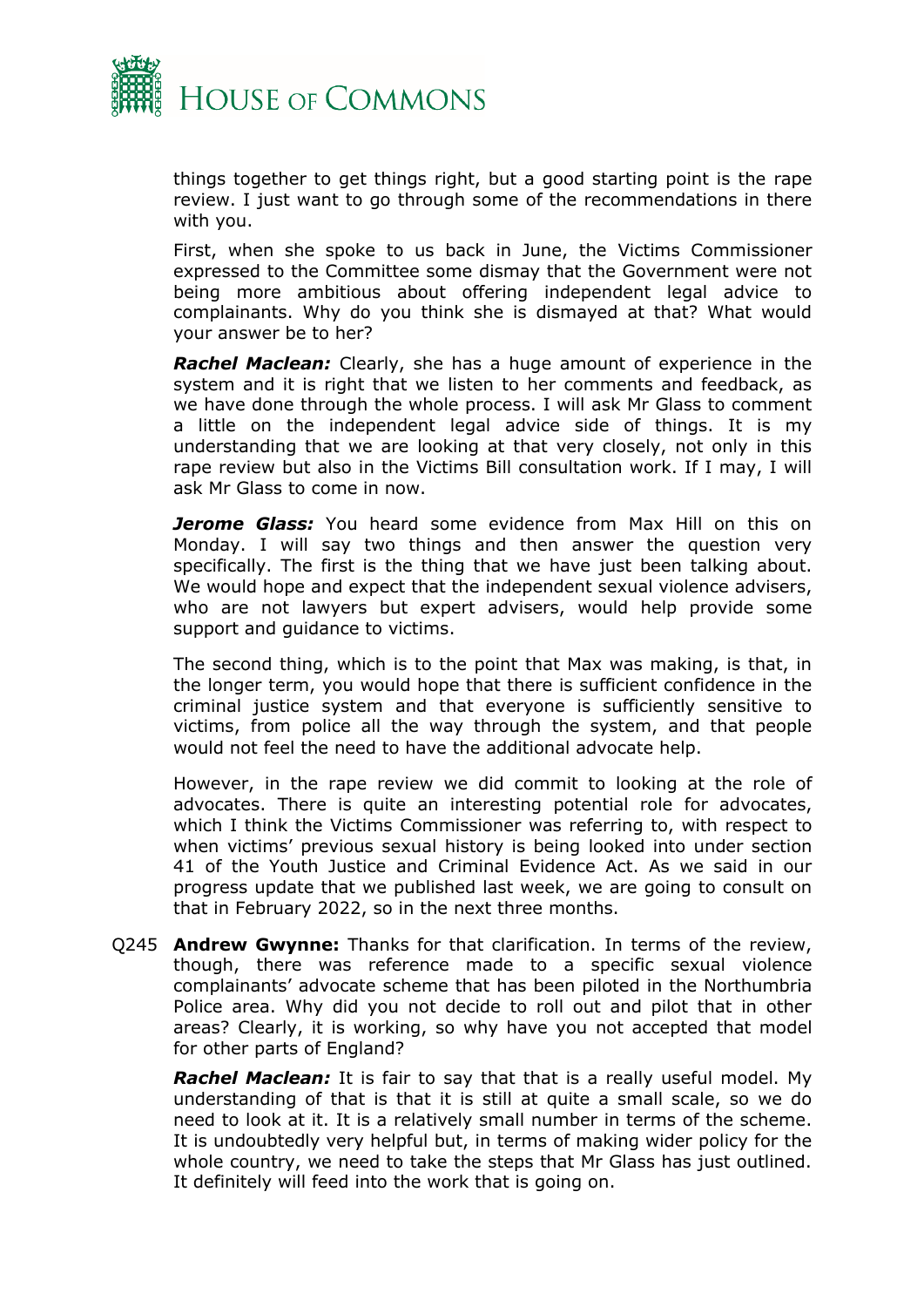

Q246 **Andrew Gwynne:** I understand that, Mr Glass, in answering my question a moment ago, was saying that, if you get improvements to the system, it should lessen the need for the kind of legal advocacy that people are saying is required now. I still think there is a role for legal advocacy, which is very different to other help and support that you would expect as a victim in the system. Have the Government looked at providing any form of legal advocacy for victims of rape?

*Jerome Glass:* That is exactly the question that the consultation is going to be looking at, so the short answer to the question is yes. We are looking at it as part of that consultation, but, as I say, there is a real question about the interaction between the independent sexual violence advisers and advocates. To exactly your point, there might be some cases where that is desirable. The pilot that you referred to has some very interesting and encouraging results, but it is right that we ask the question and explore that, which is what we are going to do in February.

Q247 **Andrew Gwynne:** On the consultation, the Government have, as you have alluded to, said that the independent sexual violence advisers could have a greater support in helping victims to understand the requests for data. As a Committee, we have heard from other witnesses who have said that they specifically—the ISVAs—are not the best placed to do that. What is your view on that information that we have had from other witnesses? Why do you think that ISVAs are appropriate to help victims understand the requests for data?

*Rachel Maclean:* My understanding of this—and I caveat this by saying that I am not a lawyer and have not worked in the criminal justice system, and I am aware that there are people here who have—is that, sometimes when you are asking a victim to give up their phone, for example, which I think you are referring to here, there may be a really good reason for that. It may help that victim to get a prosecution, which is clearly what we all want to happen. If that request is made in an insensitive or abrupt way, it can have a completely negative impact on the victim, and they may feel, rightly, violated. They may, of course, fear what is going to be found. These are well-rehearsed issues in the system.

The work that we are doing on the Home Office side and on the Operation Soteria side is to really improve the whole way that that phone data is handled in the first place in order to really address the longstanding issues of the digital disclosure that you are referring to. From reading the evidence that your witnesses have given, it is clear to me that, in some cases, if you have someone who understands the system, who can help a victim navigate around it, provide that support and just explain to them that it is a helpful thing for them to provide their phone at that time, that can be helpful. I hope that that answers your question, but I will perhaps ask Mr Glass or Jaee for the technicalities.

**Jaee Samant:** I was merely going to say, Mr Gwynne, that you are right that independent sexual violence advisers are not always legally trained. Some might be. We are very struck by the fact that victims who have had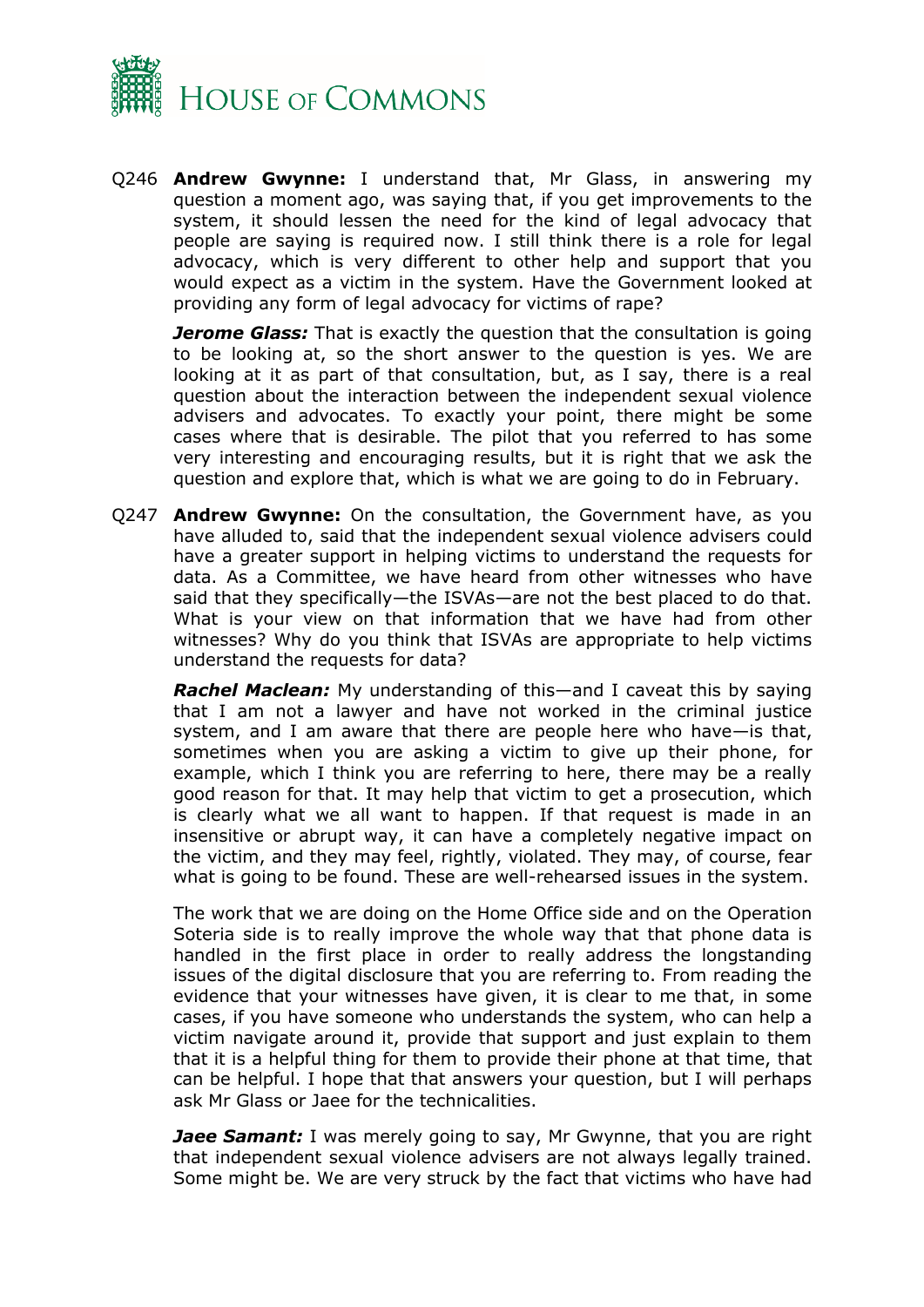

specialist support from them are 49% more likely to remain engaged. That is a pretty strong figure in terms of the crucial part that they are currently playing in supporting victims. The Ministry of Justice consultation will cover the wider issue of whether legal advocacy is also appropriate in addition to or alongside.

Q248 **Andrew Gwynne:** Absolutely, I do not believe it should be either/or. It may be that that figure is even higher if they have both the sexual violence support and care—that wraparound—and legal advice as well. That figure is very encouraging.

**Jerome Glass:** We are funding quite a lot more independent sexual violence advisers. There is a wide range of independent sexual violence advisers, who will have different sets of experience. One of the questions, which I think your witnesses have previously alluded to, is whether there ought to be a bit more standardisation or guidance about what it is that they do. Last week, we published a consultation on a Victims Bill, and one of the things that we explore in that is precisely the question of whether there ought to be a bit more standardisation. Then, hopefully, between that consultation and the one on advocates, we can unpack exactly who is doing what in the system.

**Chair:** Can I come back on this mobile phone issue? It was an area that we pursued with witnesses before. What I found very surprising is that, when a victim is asked to produce their mobile phone, they may lose it for weeks or months. When I need a new mobile phone, I go down Victoria Street to Vodafone—other good mobile phone providers are available—and, within the space of an hour or so, every bit of data from my phone is transferred to the new handset that I am given. Why on earth can that approach not happen with a simple thing like the police getting the records off a mobile phone? If even basics like that are not happening, it is no wonder that the rest of the system is so inefficient.

Q249 **James Daly:** Minister, that is fundamental. That is causing delays throughout the system—the very basic analysis of telephone evidence and suchlike. We cannot have a scenario going forward where that is not addressed. It has to be done in a far more efficient and quicker way. I am just picking up on the Chair's point.

*Rachel Maclean:* Yes, Mr Daly. Look, I can only agree with you. I know that you have a huge amount of experience of these trials in practice. Coming to this as a layman, that was the first question that I asked my policing colleagues. First of all, I will say that it is a huge focus for Operation Soteria. There clearly are ways that we can improve that massively. My colleague Kit Malthouse, along with the Home Secretary, is working directly with tech companies in order to improve it and to bring to bear the expertise of Vodafone and others on solving this problem.

Going back to the basic question, the answer that I have been given by operational colleagues is that there are higher standards in terms of those forensics and the requirements. That is not something that I have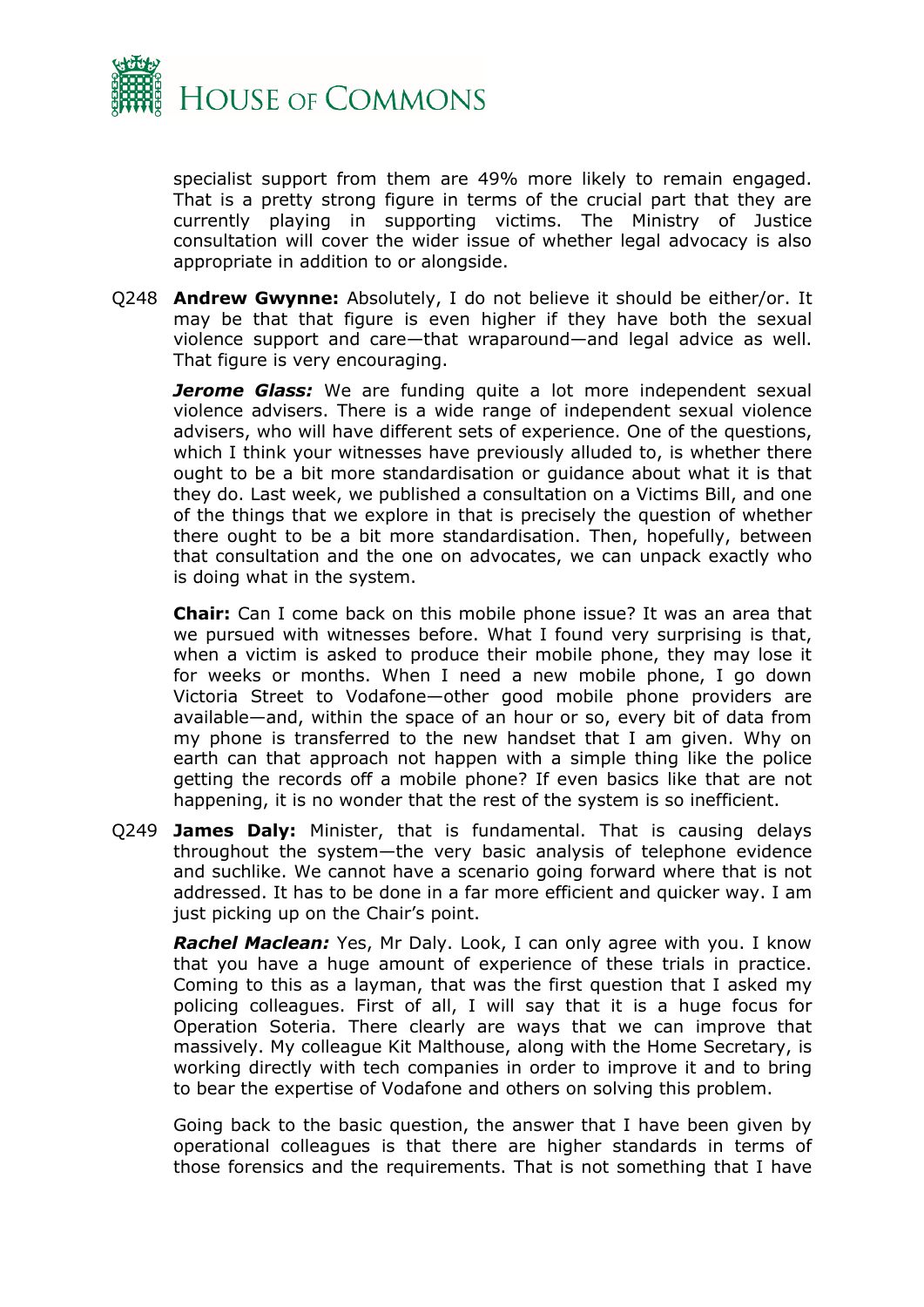

really had time to test fully, but can I just assure you and Mr Daly that we are completely focused on this? In fact, it is one of the key aspirations and pillars of the Operation Soteria work. We have an ambition, as we said in the rape review, that no rape victim is left without a mobile phone for more than 24 hours. We have been very clear that we want to get to that point and we have set out a series of actions to drive that change.

Q250 **Andrew Gwynne:** Going back to Operation Soteria, the rape review update suggests extending Operation Soteria to another 14 force areas that coincide with 14 CPS areas. How are you going to decide which areas have that extended to them? What are the criteria?

**Rachel Maclean:** I am going to ask Jaee to answer that question in terms of the details. From my perspective, it is really important that we have a good spread of different force areas, so that we understand the different demographics, requirements and crime types. There are discussions going on in terms of funding allocations across Government, which will help us to deliver that. In terms of the detail of that, I will perhaps turn to Jaee.

**Jaee Samant:** It is exactly that. It is trying to come up with 14 forces that are quite widely representative in terms of their geography and demographics, and also, importantly, a combination of the very enthusiastic and perhaps the not so enthusiastic.

Q251 **Andrew Gwynne:** Minister, you mentioned funding. Already £3.2 million is allocated to Operation Soteria. We have had evidence from others that that is not enough. I am sure that you are aware of those concerns. Given that, how will extra funding be made available for the 14? You are in discussion with the Treasury, presumably, but are you confident that there will be extra resources as this rolls out?

*Rachel Maclean:* Yes, indeed. We already have allocated funding from the police uplift programme. Because tackling violence against women and girls and rape prosecutions are a priority, funding will be made available to enable Operation Soteria to be rolled out. It is really important to also say—and you have heard this from witnesses—that, while we have this focus on the five pilot forces, including the original force, Avon and Somerset, they are working very closely with their colleagues in other forces. It is not that the work is just happening there and not being disseminated.

I know that you have heard from PCCs who have attended learning events, looking at what their colleagues are doing in those forces. Even though you might have a force that is not a Soteria force, it can learn from what is happening, because, quite frankly, some of the work that the academics are doing is ground-breaking and really gets to the bottom of why these things are taking so long. There is no reason why that cannot be shared. It does not necessarily take specific resource. We need to get that learning embedded across them and that commitment, and then, of course, the funding as well.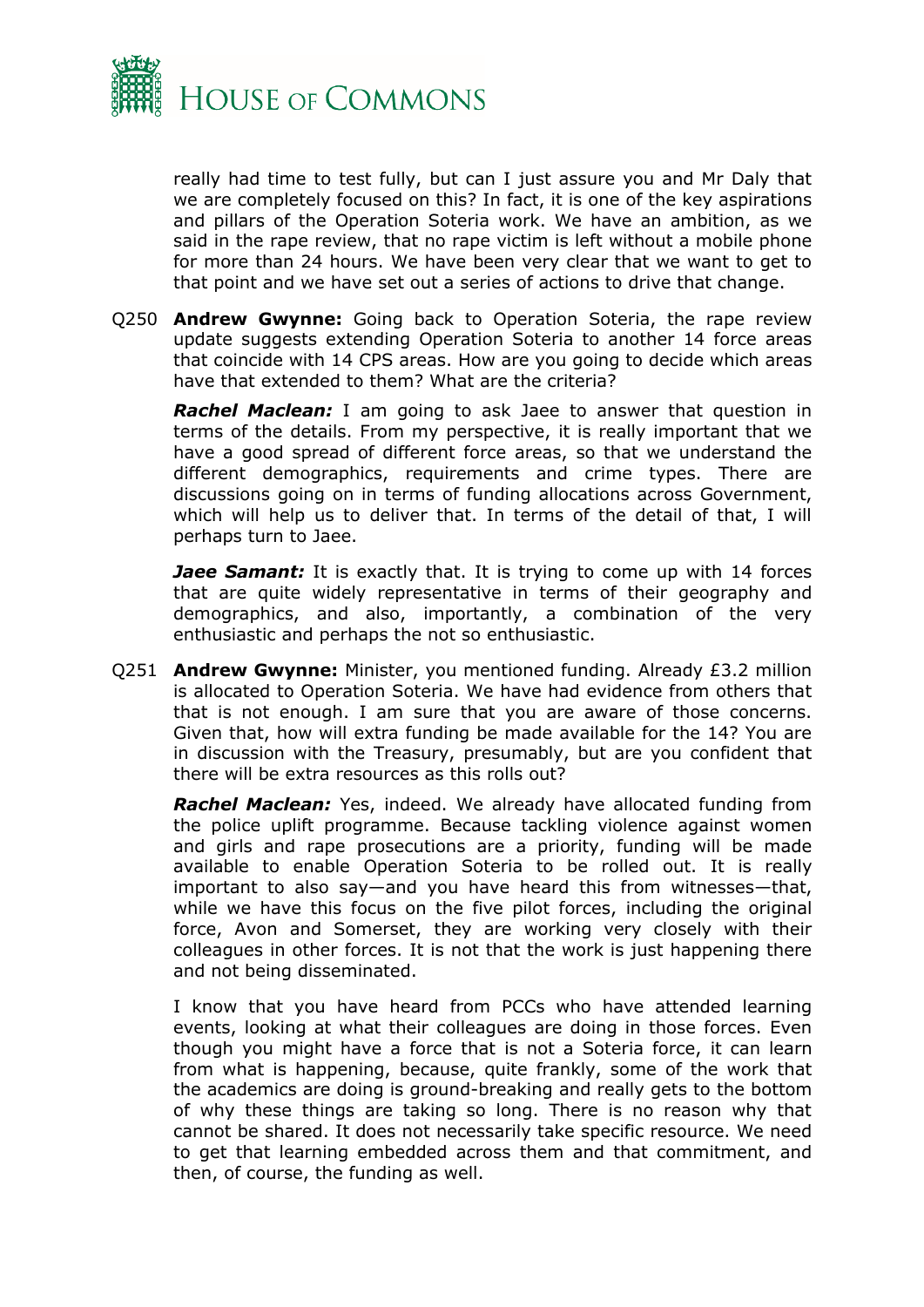

Q252 **Andrew Gwynne:** It is really important that the best practice and the lessons coming out of the forces that are part of Operation Soteria are not just kept with those forces but are spread out across the whole country. Will you be making an argument to Government, and to the Treasury in particular, that, where police forces are not part of Operation Soteria, in order to take on some of what is learned from Operation Soteria, which is going to take a financial resource, more resources are made available generally to police forces to be able to expand this best practice?

*Rachel Maclean:* Of course. I will ask Jaee to comment on the budget point specifically, but I would come back to the point here that what I hear from my colleagues in policing—whether that is Maggie Blyth, who is the lead for violence against women and girls, Cressida Dick, or Sarah Crew, who leads on this—is that they are all committed to doing this. I hear an awful lot from them that they want to fix this issue. That leadership is vital. Yes, resources are a vital part of the picture, but it also comes down to culture and leadership.

It comes down to police leaders saying, "We need to get to the bottom of this. Look, there is a force over here that is doing a great job. Let us find out what they are doing and start doing it". Not everything in this costs money. A lot of this is about working practices, doing those basic things properly and making sure that their colleagues are held to account for doing it. I am hearing that desire from those policing leaders, so it is my job to hold their feet to the fire and make sure that they are continuing to do that.

Jaee, perhaps you could comment on the budget issue.

Jaee Samant: The new spending review settlement secures an additional £540 million for the police uplift programme, which is in addition to the Government grants to police and crime commissioners and funding through local council tax precept, et cetera.

On the point about disseminating the lessons from Soteria more widely, we have already started to do that. There is a national rape and sexual offences learning network. We had an event in November that was attended by 37 police forces, so already wider than the five that are engaged in Soteria, and by the CPS and Home Office colleagues, to spread some of the key points that are already coming out of Project Bluestone in Avon and Somerset, and out of Operation Soteria.

Some of those are about the benefits of the specialist approach to RASSO investigations; the need for a team approach that has a supervisor, a dedicated officer to focus on immediate investigation of the suspect, an engagement officer to target repeat offenders, and an analyst; taking a procedural justice approach, meaning really focusing on engagement and improved communications with the victim; and a greater focus on officer wellbeing, as well as learning from the data that is available.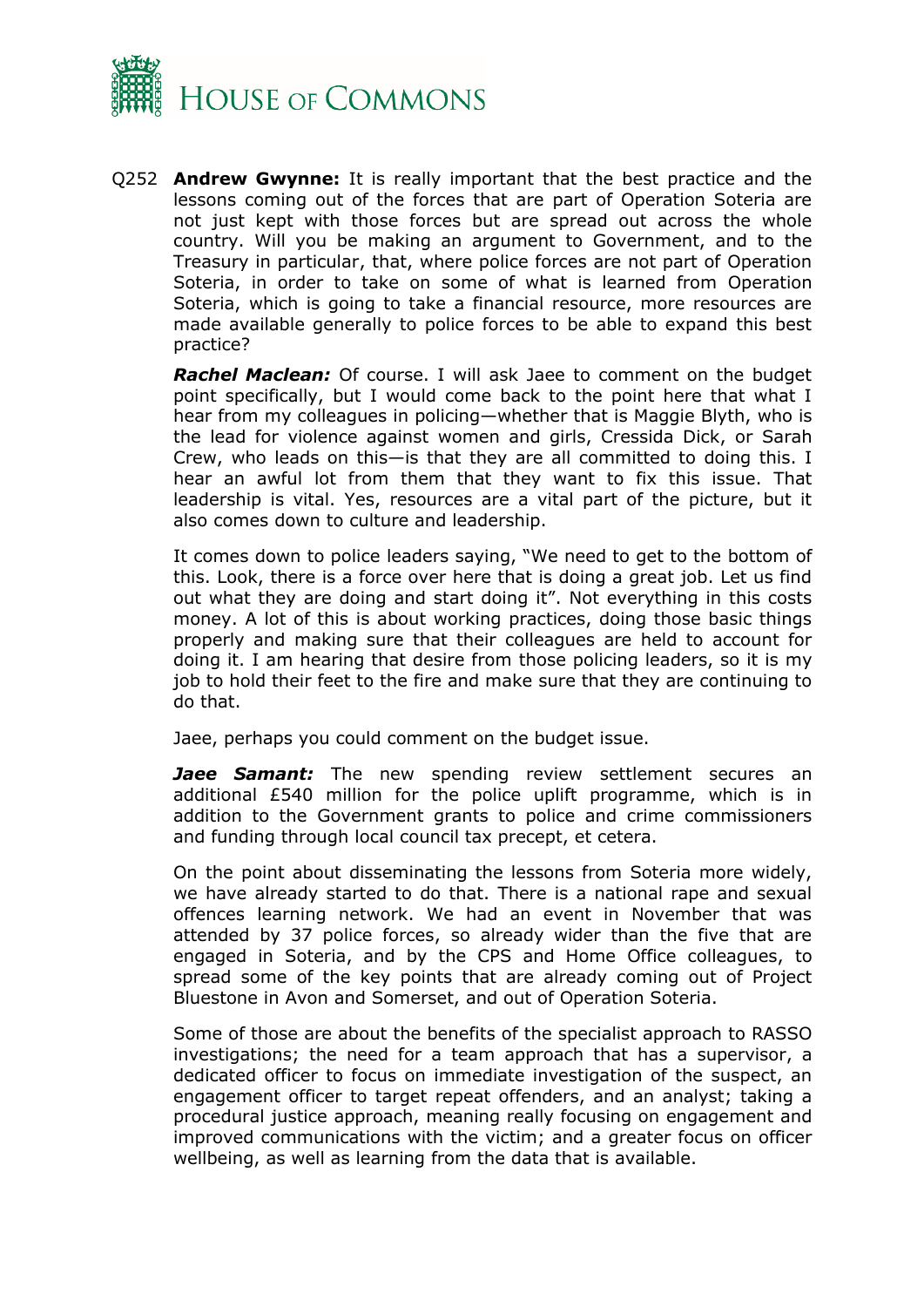

Q253 **Andrew Gwynne:** On the 14 forces that you have to choose to expand, you mentioned that there would be a mix, including those that may be a bit reluctant to be part of this. Are there many police forces that are reluctant? What can you do, given the operational independence of the police, to break down that reluctance? What can Government do to ensure that all police forces are not only taking this seriously but tackling it in a way that it turns around some of these shocking figures that we all know about?

*Rachel Maclean:* It is a really important question. As a Government Minister, it is something that I am sure I and other colleagues grapple with. If I can perhaps distil it down to a couple of points, the first one is that the Government make the law. We set the frameworks and a number of priorities, whether it is talking about the serious violence duty or strategic policing requirements. We allocate the funding. We have those levers.

We also have projects like the rape review, where we have required them to shine a light on their practices. Clearly, we cannot go into every police station and ask them what they are doing on a daily basis, but we can require them to be transparent about that. There is a lot of peer pressure in terms of policing colleagues. They do not want to be exposed for not caring for victims of rape and serious sexual offences. We are going to move towards a situation where we not only have the national scorecards but we are also going to require a level of regional data publication. We are moving towards that and just agreeing what that is going to look like. That will really shine a light down to the much more regional and local level. These are very powerful tools that I, as a Government Minister, and other colleagues and the Home Secretary have.

There is also that constant conversation that I have with them, just holding their feet to the fire and saying, "Look, Maggie Blyth, you have been appointed to lead on this. What are you doing? What is the progress? Why have you not done these things?" Those things are very powerful and we must continue to do that. This is not just me as one junior Minister. This is the Prime Minister, the Deputy Prime Minister, the Home Secretary and all of us bearing down on these really important priorities.

Q254 **James Daly:** Minister, 90% of complaints of rape that are made to the police are not referred to the Crown Prosecution Service. On the basis of the figures that we have just heard, approximately 36,000 complainants out of a total of 40,000 do not even have their case considered by the Crown Prosecution Service. Why do you think that is?

*Rachel Maclean:* I do not know if I recognise those numbers.

**James Daly:** The DPP told us that on Monday.

*Rachel Maclean:* Thank you. Yes, I think that was in the transcript. It goes back to all the things that we have been talking about so far in this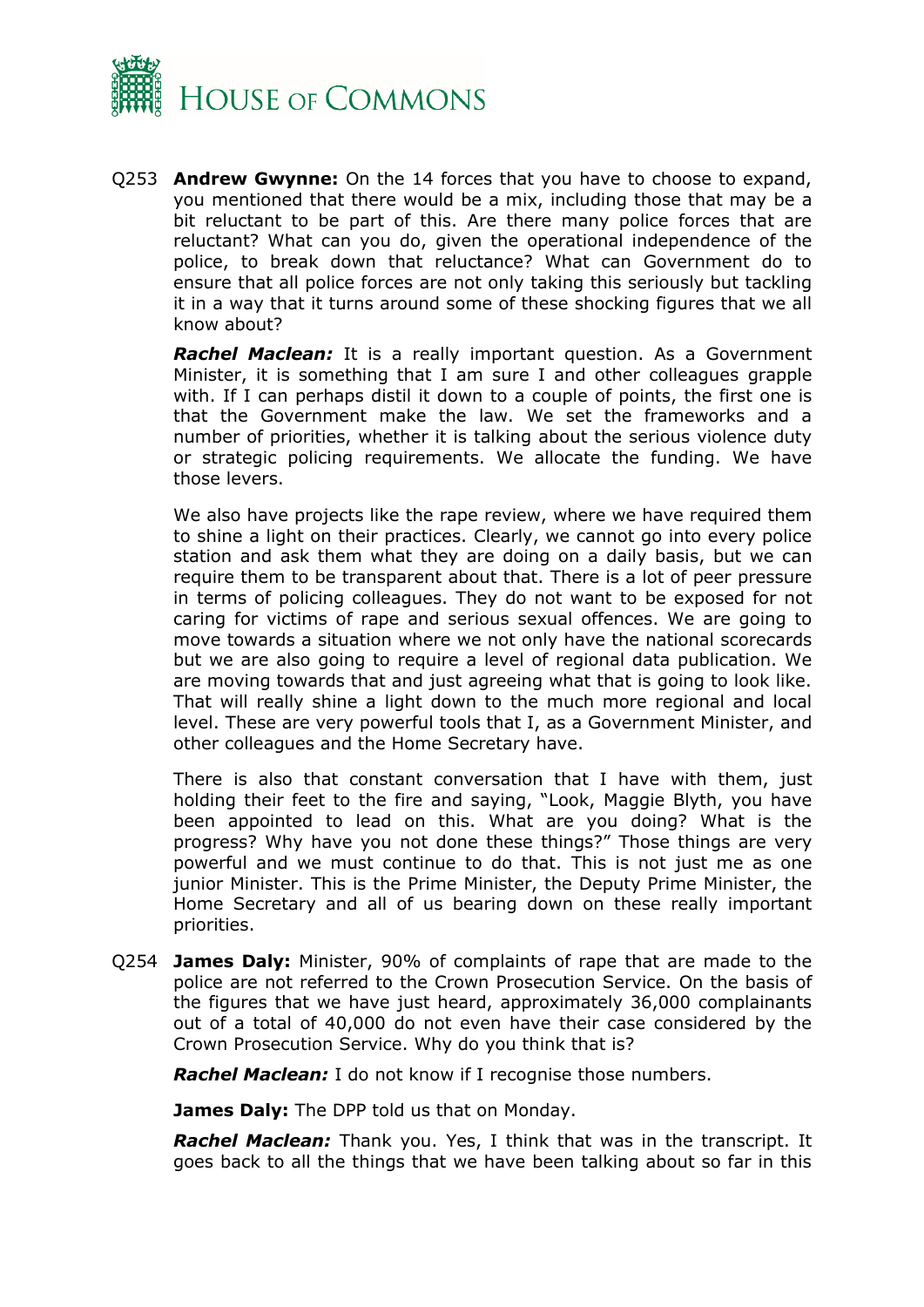

session, and I know that you will probably have your own view, because I think you were a practising rape solicitor.

**James Daly:** I was a criminal solicitor for 16 years and dealt with a lot of these cases.

*Rachel Maclean:* I am aware that I should probably be asking you the question.

Q255 **James Daly:** No, not at all. The point is that, if we look at the total number of cases that are prosecuted in court, they are a relatively small number. I would have to go back to the transcript but I think that about 5.5% or 6% of the total number of complaints make their way to a court. The conviction rate for those cases is less than that. The figures are appalling, Minister.

#### *Rachel Maclean:* They are, yes.

**James Daly:** It simply cannot be the case that 36,000 complainants should not even have the ability to go to a court to have their case heard.

#### *Rachel Maclean:* I agree.

Q256 **James Daly:** The Director of Public Prosecutions made a very curious comment, I thought, on Monday. One of the really important issues here that the Government have to focus on is the charging standard and why the police are deciding not to send cases through. On Monday, the DPP said to us—to me and the Chair—that he was referring cases of people who were guilty. What is your view on the fact that the CPS will only put forward cases for charge of people who are guilty? It seems a rather curious view of life, does it not?

*Rachel Maclean:* Could I perhaps come back to your original challenge to me, which is why so few people who are coming forward with a rape allegation are getting justice? I think that that is what we all want to tackle.

You are right to say that it is poor, which is why we have this overall objective to drive up the number of rape cases going to court. That is what the rape review sets out to do. On the data that we have, our figures from the week before last are telling us that there has been a drop in the number of cases charged in this quarter. When we published the quarterly scorecards, we saw that drop, but the trajectory over the past year is slightly upward. The proportion of cases being charged is now consistently around—

Q257 **James Daly:** Sorry to interrupt, Minister, but we do not have much time. I want to put two scenarios to you. The reasons why it is happening are, first, incompetence or, secondly, problems within the system. It cannot be anything else. Since I became an MP, and for many years before that, there have been reviews and all sorts of things in this area and others. I have just been looking at the recommendations of Operation Bluestone. I could have told you those. We knew, 10 years ago, in respect of those. I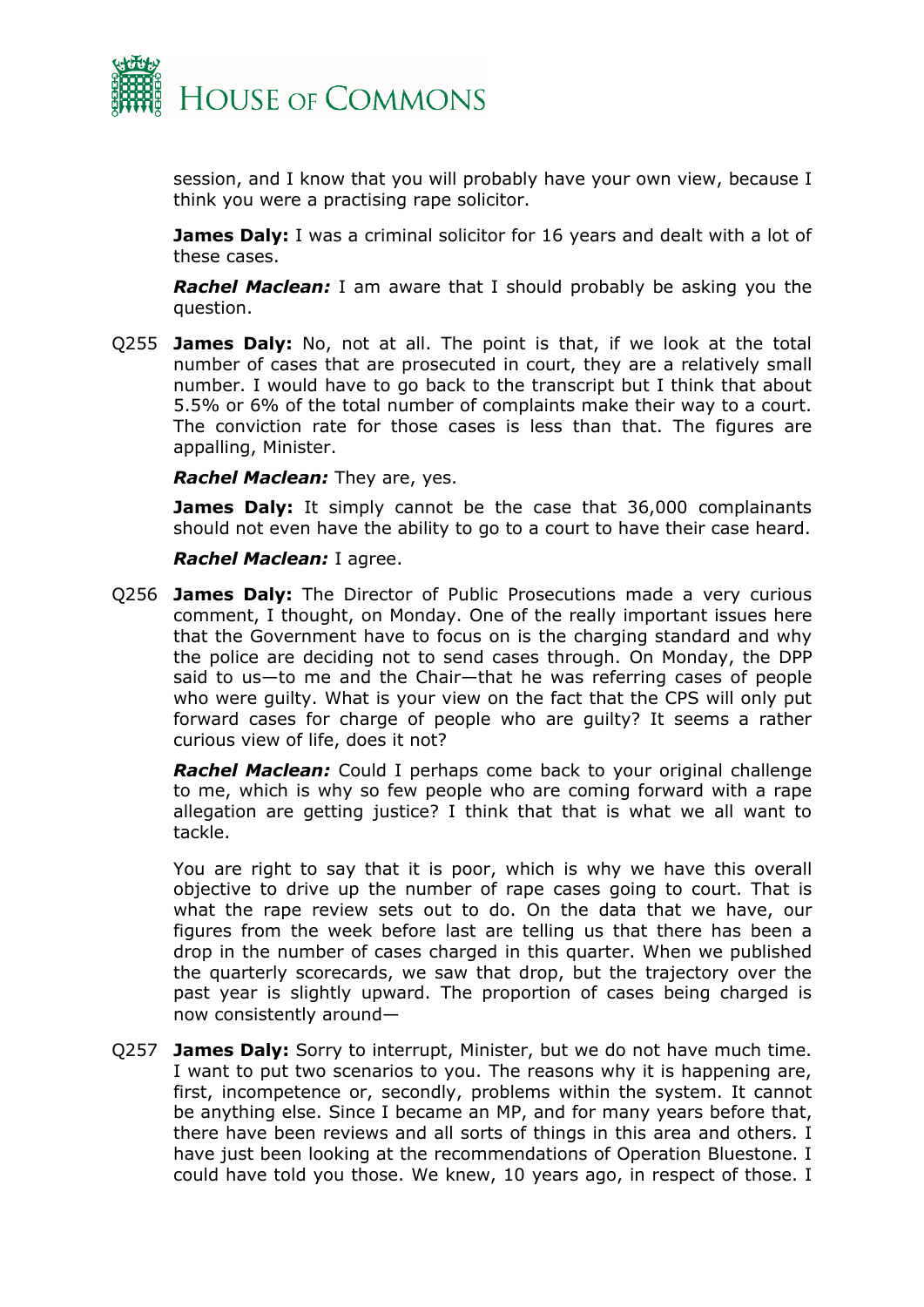

was astounded on Monday when it was put to us as a revelation that forces were now going to take an offender-centred viewpoint of offending. Is that not what we have been doing for the last however many years? Is it incompetence, which somebody has to be held accountable for, or what is it?

On Monday, the DPP was claiming that one of the things that could improve things was if people picked up the phone and spoke to each other. Unless phones did not exist five years ago, we are struggling. This is not revolutionary stuff, Minister. I know that you are only in place now, but we should not be looking at this like it is some great mission where we need academics to tell us. We need people who are going to carry out investigations in an efficient, proper manner. Why is that not happening?

*Rachel Maclean:* It is very difficult for me to disagree with any of the comments that you have made, on the face of it. I hope that what I have tried to do for the Committee in the evidence I have given so far is to set out, first, that we agree the system is failing victims. Secondly, your key point is that none of this is revolutionary on the face of it, but we are determined to tackle it.

Your challenge to me, which perhaps you are trying to get at, is that these are things that everybody knows and that they are not—

Q258 **James Daly:** What I am saying to you is that I suspect that people will continue to tell you, "We are doing this review and doing this strategy" and, in two or three years' time, we will be having the same conversation when the strategies and discussions have been going on forever, when it is a very clear issue of accountability.

The Chair is going to come back in terms of ministerial accountability, but I want to say to you—again, I am sounding rather harsh here; I do not mean to be—is that I find the fact that you are unable to give us really basic figures regarding RASSO teams and what is going on really worrying. Unless there is accountability at a local, regional and national level for these things, nothing is ever going to happen.

One of the great things that worries me is that, for example, police and crime commissioners are not accountable to Government for anything. They have a responsibility at a force level.

*Rachel Maclean:* They are accountable to the electorate, are they not, which is very powerful?

Q259 **James Daly:** That may well be the case but that is not improving rape convictions. I would hope that the Government would want some sort of accountability. How do you review a chief constable? How are they accountable to Government in terms of this? If you are setting targets and saying to forces, "We want this driven up; we want to get back to 2016 charging levels", is that within a year or two years? What are you going to do to ensure that somebody, if they do not deliver that, comes to you and tells you why that has not been the case?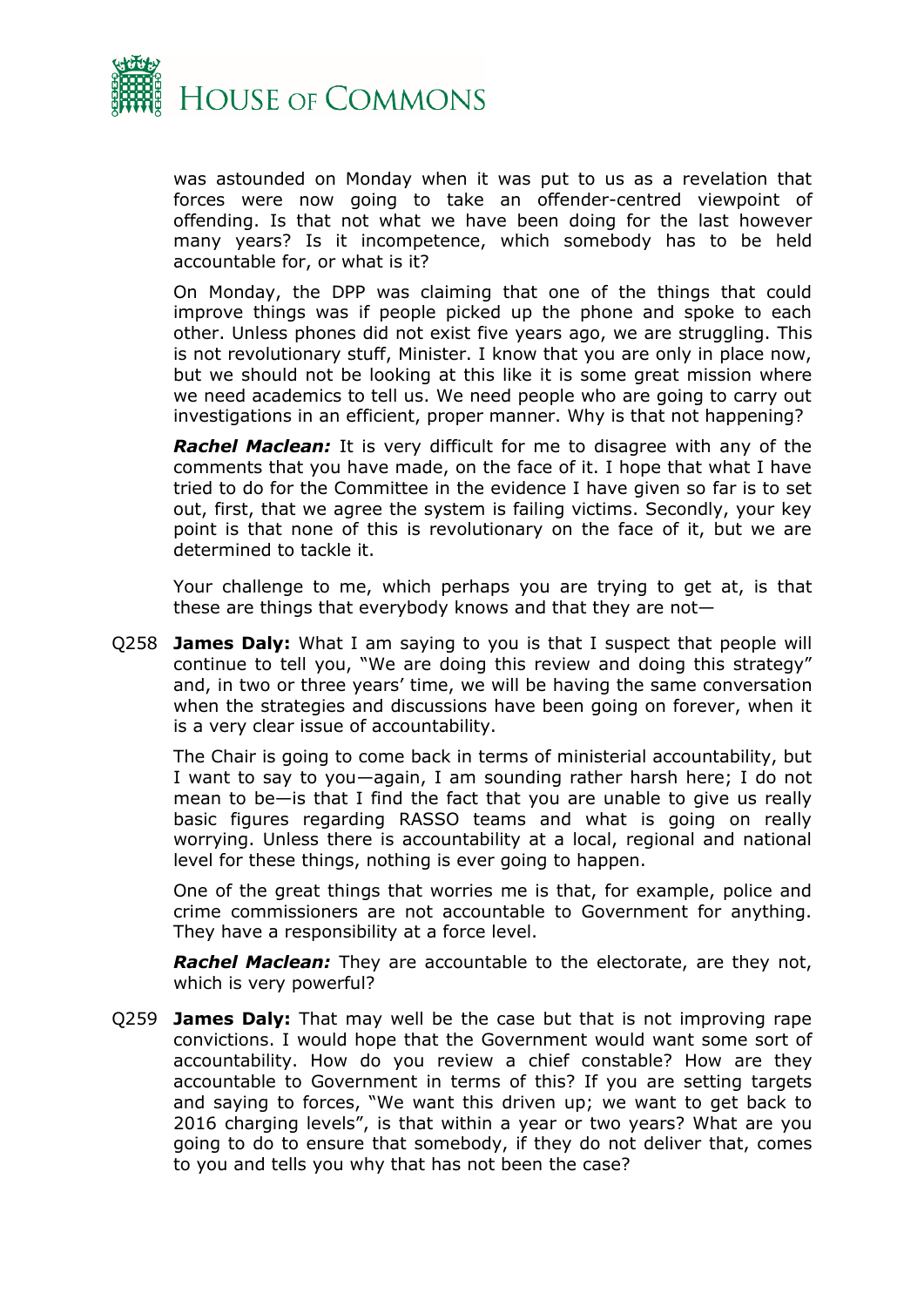

*Rachel Maclean:* I would totally accept all of the challenges that you have set out. This is not an easy thing to fix. You are right to say that some of these issues are longstanding. In the transcripts, I saw people saying that these are things that they have seen for 20 years. This is not just this Government or the last Government, or any of that. These are longstanding issues.

What I would also say, coming into this job—and part of this is the answer I gave to Mr Gwynne about the levers I have as a Minister—is that it would be dishonest of me to sit here and say that I or any Government Minister can fix it overnight, because we have a whole system here to tackle. It was also very clear from the work that has been done to set up the rape review that this the first time that this type of approach has been taken, bringing together the whole system. You are right to say that reviews have been done in the past; I accept that. I have not been a Minister—

#### **James Daly:** Let me—

*Rachel Maclean:* If you could, just let me finish.

**James Daly:** Of course.

*Rachel Maclean:* This is a new approach in terms of this kind of level of transparency and what is required. You have also highlighted the tension in that they are all independent. The CPS and the DPP are independent people, so what power and control we have over them is a question of the overall approach that we take to it. I do not want to repeat what I said to Mr Gwynne, but there are levers that we have and we are fully apprised of the need to use them.

Q260 **James Daly:** As an example of what we can do at the moment—and I suspect that your officials do not have this information—I asked this question of the DPP on Monday as to how many people facing allegations of rape are currently released under investigation. I suspect that number is thousands. If you do not have the number—

*Rachel Maclean:* I think I have some numbers on that, but it may take me a little while to find them. I am more than happy for my officials to come in.

Q261 **James Daly:** That is a practical example of what we can do to address a problem that is not going away, that is there now. People have been waiting for months and months for their cases to be dealt with, which is impacting those who are accused and the complainants. What are we going to do in terms of addressing those cases now? What message are we sending out to police forces about how we should deal with those cases now?

*Rachel Maclean:* We are sending a very clear message. This is not just about rape but about any violent crime in the remit of violence against women and girls. Anybody who has been paying attention can see that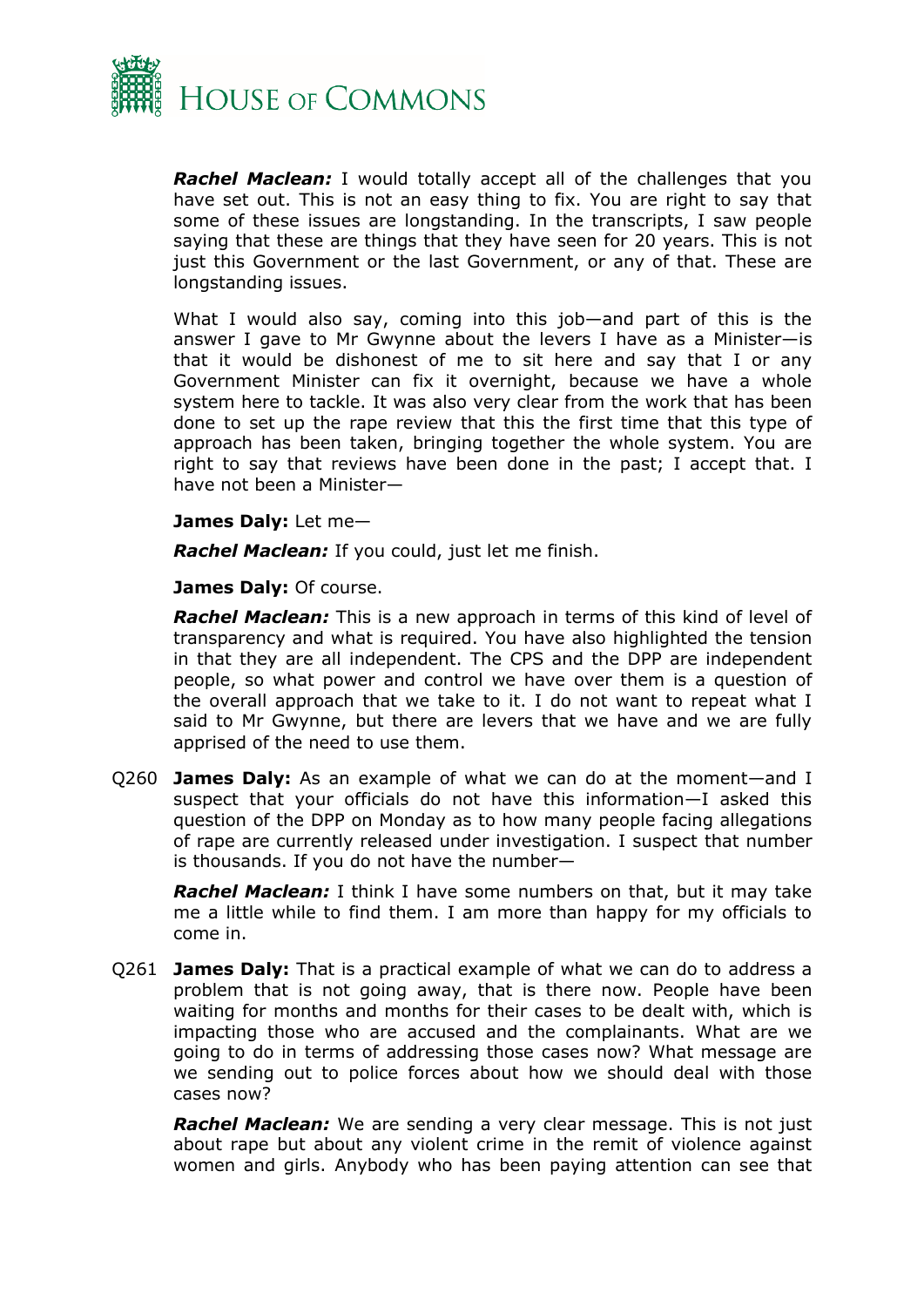

this Government are prioritising this, from the response to the Sarah Everard murder and those other horrific cases we have seen over the summer, to the way that we have put resources and focus at the highest levels of Government into tackling violence against women and girls, of which this is only one unfortunate aspect.

Of course, there are a huge amount of actions set in train. The message I would send to anybody is this: "Come forward and report it. You should be receiving good treatment from your police officers and we are doing absolutely everything we can to make sure that, when you do come forward, you are treated sensitively and receive the treatment that you deserve".

Q262 **James Daly:** The reason why I asked the question is that we have 90% of cases that are not getting to the police. You have, very correctly, Minister, talked about the support that should be there for complainants coming forward from this point going forward, but we have a lot of complainants within the system in this world of release under investigation, where nothing is happening. Nobody is speaking to them. Nobody is supporting them. The people accused have very little contact with the authorities in respect of this. This is hundreds upon hundreds of people who are currently released under investigation, and something has to happen with the cases. It just seems to me to be a very acute problem that the rape review is not going to address. We need to get on top of these cases and to be dealing with them in an appropriate manner.

I was very concerned by the DPP's evidence on Monday. He is a good man and an eminent lawyer, but he did not know how many people were released under investigation. I was left with the impression that the level of communication between the Crown Prosecution Service and the police, as we sit here today, is very concerning. That is contributing to why people are now sat in these cases, which are going to go on for months, unless somebody does something about it. It is not a question that you can answer here today, I know, but would you accept that that is a problem and an issue in the system?

*Rachel Maclean:* I have some information about release under investigation, which I am happy to share with the Committee. On your core point about the communication between the police and the CPS, it is a problem, and all of the actions that we set out in Soteria and in the rape review are designed to address that through all the measures that we have talked about.

I will just share this information with you. This is the first time we have collected data on release under investigation, and my understanding is that it is being collected on a voluntary basis. We have data from 23 forces, and it is experimental data. Of the offences for which suspects were released on release under investigation, around 6% were sexual offences, which will include rape, but some individuals will have more than one offence recorded. I am not sure that it is helpful to go into all of this, but perhaps I could share this with the Committee in writing.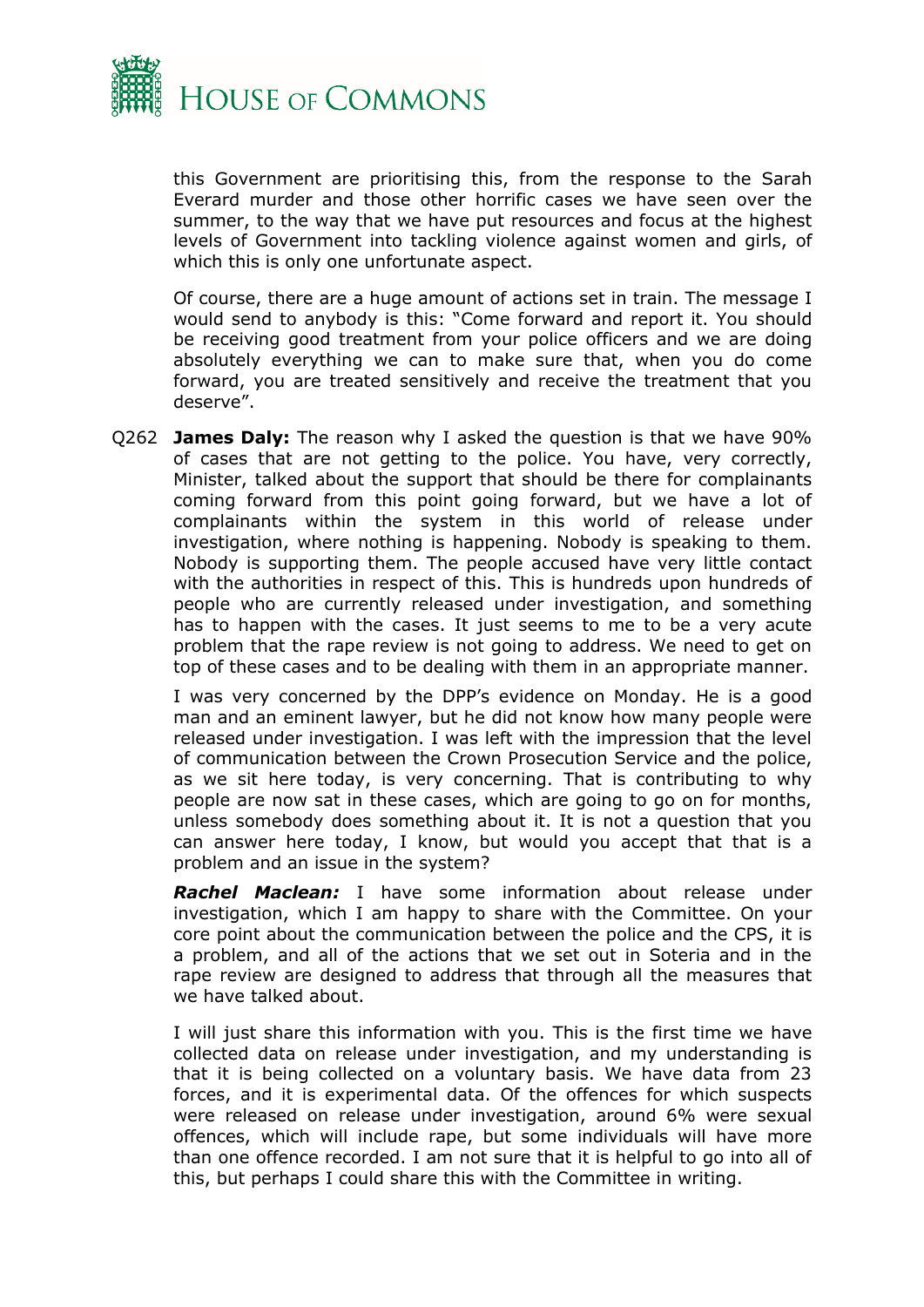

**Chair:** That would be helpful.

Q263 **James Daly:** Another thing that would be helpful, although you are not in a position to tell us this, to you and your officials is to understand the reasons why the police are not referring more cases, because there are reasons there. As you know, each case is bespoke and individual, and there are individual needs, but there is something wrong within the system as to why that is.

One of the questions I have not been able to get answered by anybody is what it is that is stopping people. The rape review, and what we have been talking about, talks about an offender-centred approach, rather than concentrating on the complainant—the victim. What that suggests to me, and what my personal experience is, is that the police are concentrating too much on the character or the perceived character of a victim of a crime.

A lot of people who are brave enough to come forward and support a rape are very vulnerable, for all sorts of reasons. The Chair heard some very harrowing evidence from victims who are deaf. People have all sorts of challenges, whether that is substance abuse or issues like that.

My great fear is that the police are taking the view and saying, because of those challenges—it might be mental health, or it might be this or that—"They are not reliable witnesses, so we are not going to even bother with them as complainants or give them the opportunity of justice". Do you have a view on that?

*Rachel Maclean:* My understanding is that that is a known issue and has been an issue, but it is also very clear that we need to move beyond that. We have talked about those specialisms and the training that is required, and all the work that is going on to make sure that police officers do respond appropriately. As a Minister, I want to be sure that, if I or my daughter or any of my friends are unfortunate enough to be in a situation where I would need to report to the police, I am going to get a sensitive response. Of course, that is where we need to get to. There are many issues in the system already that are not working as well as they should be, but that is why we are doing all of this work. I will ask Mr Glass and Jaee to come in on some of these points as well.

**Jaee Samant:** Mr Daly, you are absolutely right that that is an issue that we are really seeking to change. There are not enough referrals. Those do not turn into charges or convictions, and that is exactly the system that we really want to try to transform. All I can say is that Soteria, in Avon and Somerset, led to an increase of more than 200% in the police seeking early investigative advice, which can only be a good thing. I know that that is not the same as convictions at the end of that cycle, but it is a really good start and we really want to shake up and change the process.

Q264 **James Daly:** That is a very fair point. Having listened to the DPP's evidence on Monday and the use of the word "guilty", which was not a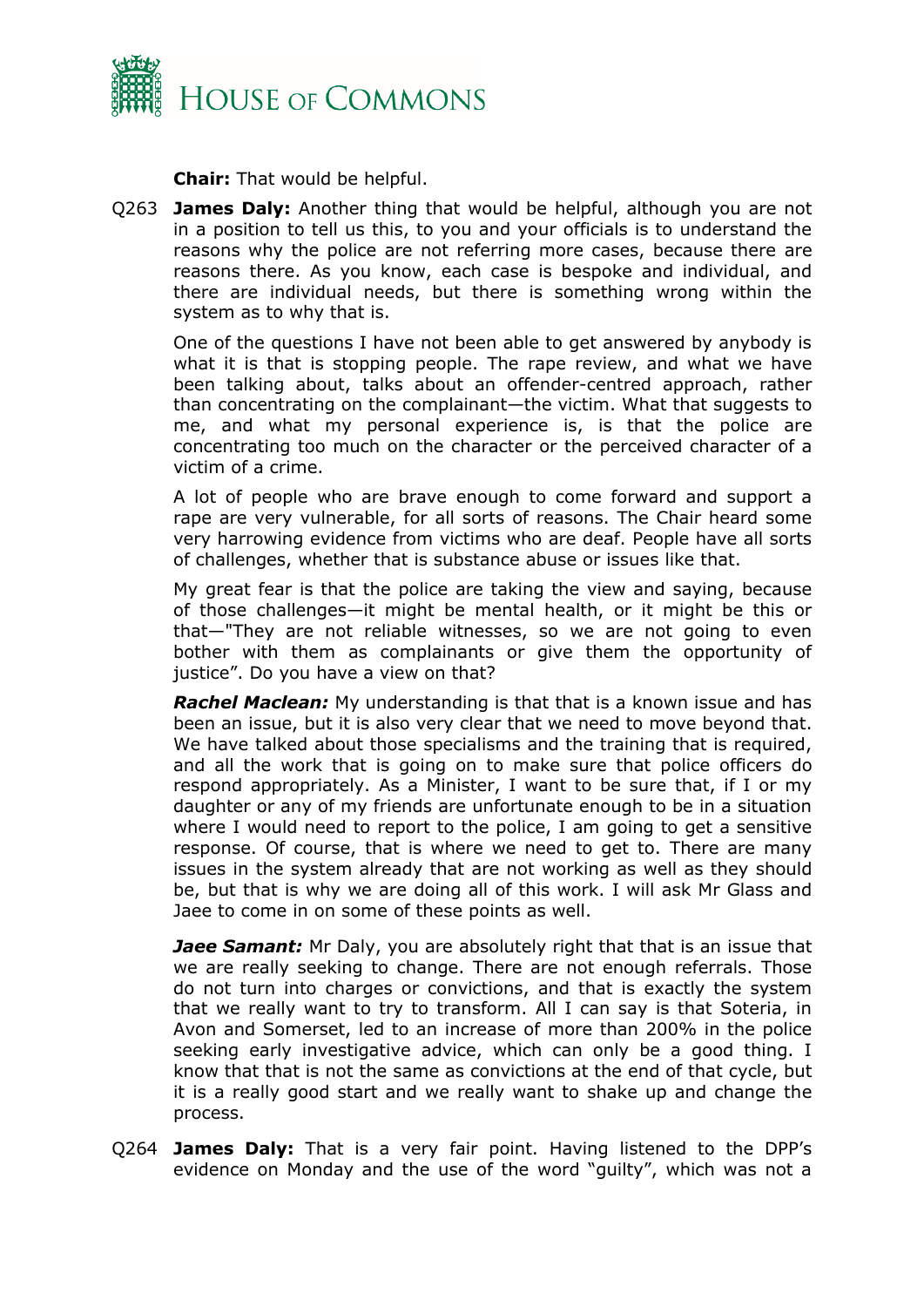

Freudian slip, if I can put it that way, the system is imbued with a viewpoint that, by only pursuing the cases where, essentially, it is a slam dunk or where the evidence is so strong, we can take out any risk within the trial process. Having dealt with thousands of these, I can tell you that that is not a concept within the criminal justice system. I am sure that there is no piece of paper in the police or the CPS saying that, but if that is becoming an ideological viewpoint—that we can only prosecute where the evidence is so good—we are going to continue to have this problem.

*Rachel Maclean:* I just want really tackle this head on. I have spoken to some of the victims and some of the people who represent them. What we hear time and time again is this idea that there has to be a perfect victim and that the only way you are going to get justice is if you have led a blameless life. Frankly, if I was going to go to the police and show them my phone, they would probably ask a whole load of questions about what I have been doing.

**Chair:** Too much information, Minister.

**Rachel Maclean:** I will share the rest later off the record. On a very serious level, we hear this from marginalised women, from those in black and minority ethnic communities, from people with disabilities and so on, who are doubly disadvantaged, because they also can be discriminated against at all stages in the system. That is why it is really important that we have this focus now in not trying to look at everything that the victim has done, trying to build a case against her, and saying, "Perhaps she asked for it" or whatever, in a nutshell.

We have to get away from that and focus on the suspect. This is a crime. This is rape. It does not matter what she has been doing in the moments beforehand. She does not deserve to be raped. That is coming over loud and clear from the work we are doing all the way through the system. I am completely focused on that, because it is absolutely wrong that someone goes to the police force and the first thing they say is, "Show me your phone and show me how many times you were texting this guy". You will hear time and time again from victims that they are being let down. We have to change that. Can I perhaps turn to Mr Glass on that one?

*Jerome Glass:* Very specifically, one of the recommendations in the rape review was on this question of what are commonly known as rape myths—as the Minister was talking about, the idea of a perfect victim. We have specifically asked the Law Commission to look into this and to see whether there are things that we can do to address this. There is a lot of academic literature on it, but we really want to get to the bottom of it, and that was very much something that was in the rape review.

Coming back to your point on charges, it is a very astute point, and the Chair made a similar point at the start. The thing that we are consciously tracking in the scorecards is not the charge rate. We have the number in there, but the ambition is volumes, precisely because we do not want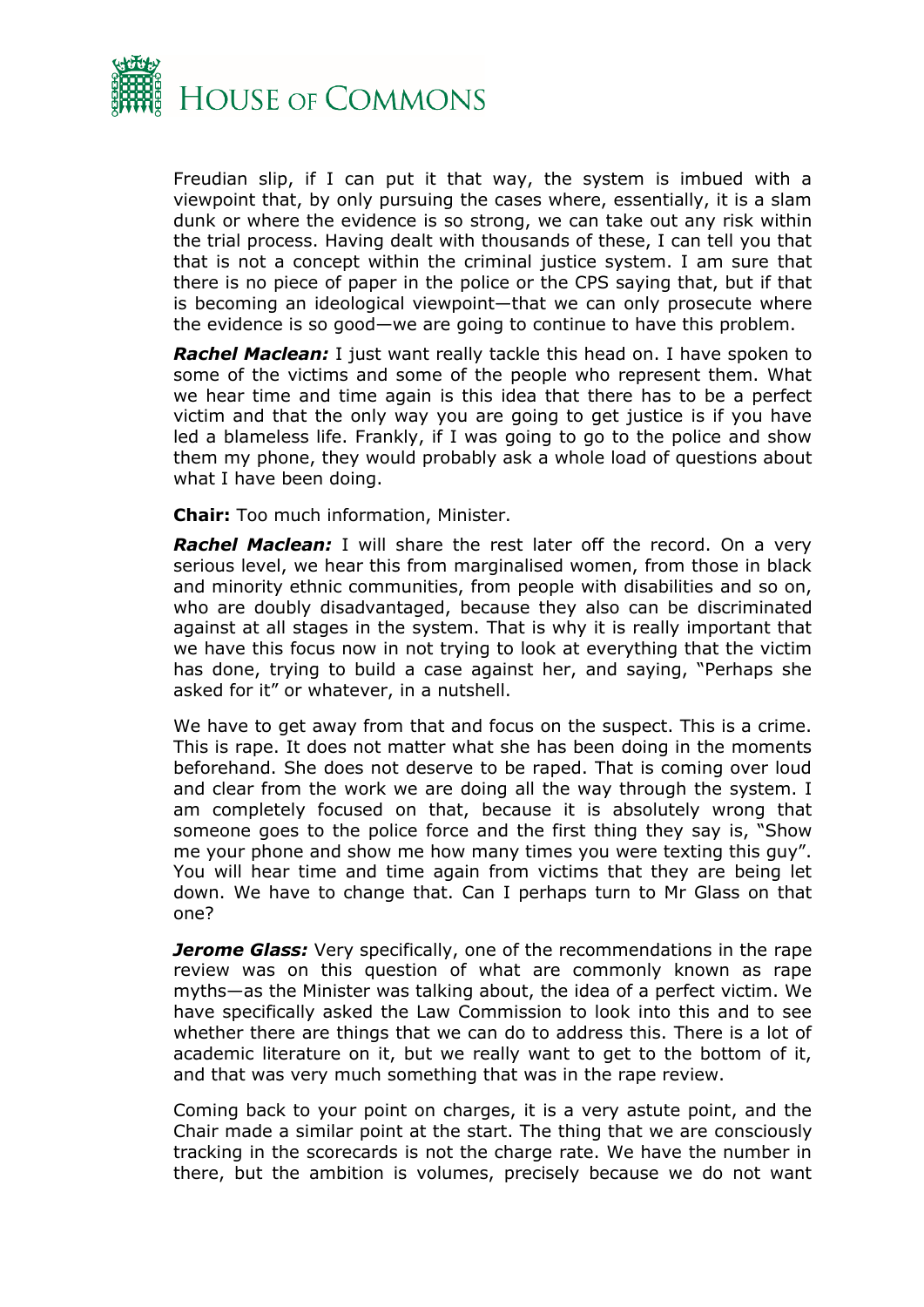

that potentially perverse incentive, as Mr Daly was saying, to put through only those cases that are a slam dunk. That is not right; we do not want that. We want to increase the number of charges, full stop, the number of referrals and the number of cases going into court, as an absolute number.

I do not want to speak for the Crown Prosecution Service, but I will say that, this year, the CPS and the police published a joint national action plan that was entirely about, to your point, making sure that the handoffs between them improve. Since then, we have seen an increase in the number of referrals, some of which are about getting early advice. Early advice is a good thing. It is the police asking the Crown Prosecution Service for a steer on things. That is a good thing and, we hope, leads to an increase in the number of charges and convictions going forward. As you have said, there is a huge cultural problem across the criminal justice system. The system needs to step up. While some of the steps may appear self-evident, we need to do them.

With respect to how we hold people to account, we published a national scorecard, but we want to publish a local scorecard. Ideally, we would put that down as local as we can get, because it might show where there are disparities between CPS areas and police forces. You would then hope that we could do the thing Mr Gwynne was talking about, which is learning about why the police forces that pioneered Bluestone, and Sarah Crew's force, are doing particularly well, whereas others have done less well. What is going on and how can we learn from each other? We hope that shining a light on it will help improve performance across the piece.

Q265 **Chair:** There is a precedent in scorecards. We brought in adoption scorecards in the DfE back in 2011 to achieve precisely that, although they did not last, for whatever reason. I am not entirely sure, but it was to get that sort of information.

Minister, we have limited time left. Can I just ask you about accountability, because it is not clear who in Government is ultimately responsible for implementing the rape review? The review itself names Kit Malthouse, the Policing Minister. Online, your portfolio includes responsibility for sexual violence, including the rape review. Victoria Atkins at the Ministry of Justice chairs the implementation advisory group for the rape review. Which Minister is making the decisions on the rape review and driving the change that you all want to see?

*Rachel Maclean:* You have set out the structures to drive the change. Like any decision in Government, we are all bound by a collective responsibility. The rape review itself sits under the Deputy Prime Minister as the Justice Secretary, but there are then a number of actions that will fall under various Ministers' portfolios. I have a number of detailed actions that are Home Office leads. Those are mainly in the policing sphere. They are around Operation Soteria, disclosure and victim attrition. We then have the Ministry of Justice leads, which are mainly around victim support and the ISVAs, as has been set out, and further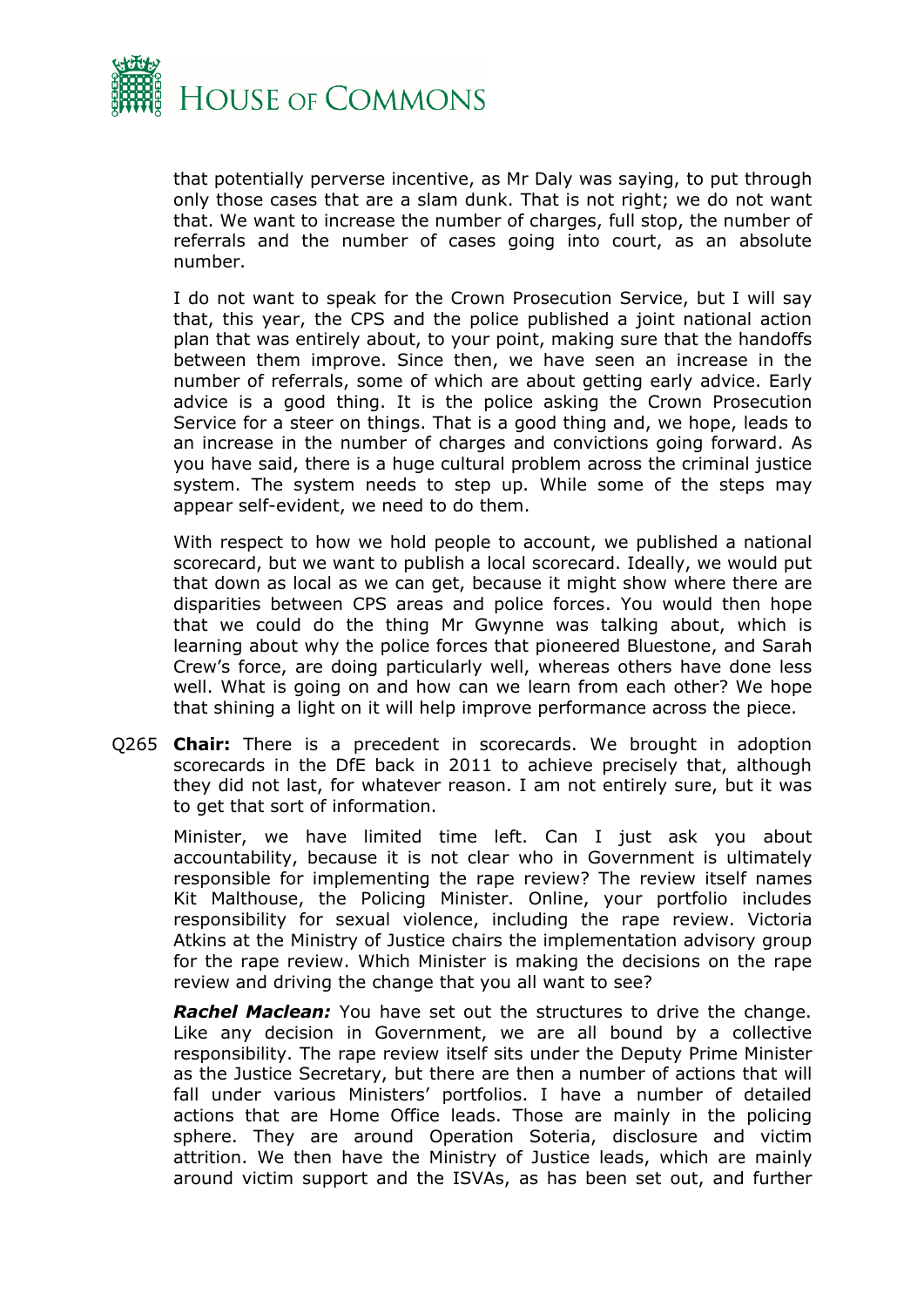

upstream in terms of the legal advice and all of that work. There are quite a lot of different workstreams.

Q266 **Chair:** But where does the buck stop?

*Rachel Maclean:* Ultimately, it stops with the Prime Minister, as any Government work does.

Q267 **Chair:** Exclude the Prime Minister just for this case. Departmentally, where does the buck really stop? Part of the criticism of the weakness of the system is various components of the system not properly communicating with each other. Our concern is whether Ministers are properly communicating with each other, so that there is a clear line of management, decision-making and responsibility for those changes being made.

*Rachel Maclean:* The structures that we have are the rape review taskforce, which is chaired by Minister Atkins. She chairs that on behalf of the Justice Secretary. That brings together all those different workstreams that sit under there.

Q268 **Chair:** So the buck stops with her, are you saying?

*Rachel Maclean:* Yes, effectively. Of course it does. It would also stop with me. I take full responsibility for the issues within my portfolio, as I am sure Minister Atkins will do.

Q269 **Chair:** But ultimately, on behalf of the Justice Secretary, the buck stops with Victoria Atkins.

*Jaee Samant:* It is worth saying that the DPM chairs bimonthly meetings with counterparts from the Home Office and the Attorney-General's office to review progress and unlock issues.

Q270 **Chair:** Can I allude to one other thing briefly, because we must stop at 11.25, since Mr Gwynne has question 1 for Scotland? It is slightly frustrating. We had some very distressing and alarming evidence from a group of four victims of sexual violence who were deaf. We had a private session, of which we have written up a note, anonymised. It raised some very serious questions about the lack of availability of signing resource particularly, right from the outset. In one case, a woman had clearly not been able to communicate with the police officer at hospital straight after the attack took place, and that had a material impact on the case failing when it eventually went to court. There will be other people with protected identities who are suffering similarly, but this was particularly alarming.

The Committee has written to the Home Secretary and to the Justice Secretary, and we raised it with the DPP, to highlight that justice has clearly been undermined by a lack of sensitivity and resource in order to provide the very key support and approach needed there. Can I just ask you to pick that up and make sure that the letter to the Home Secretary, which we will copy to you, is responded to? That is an urgent and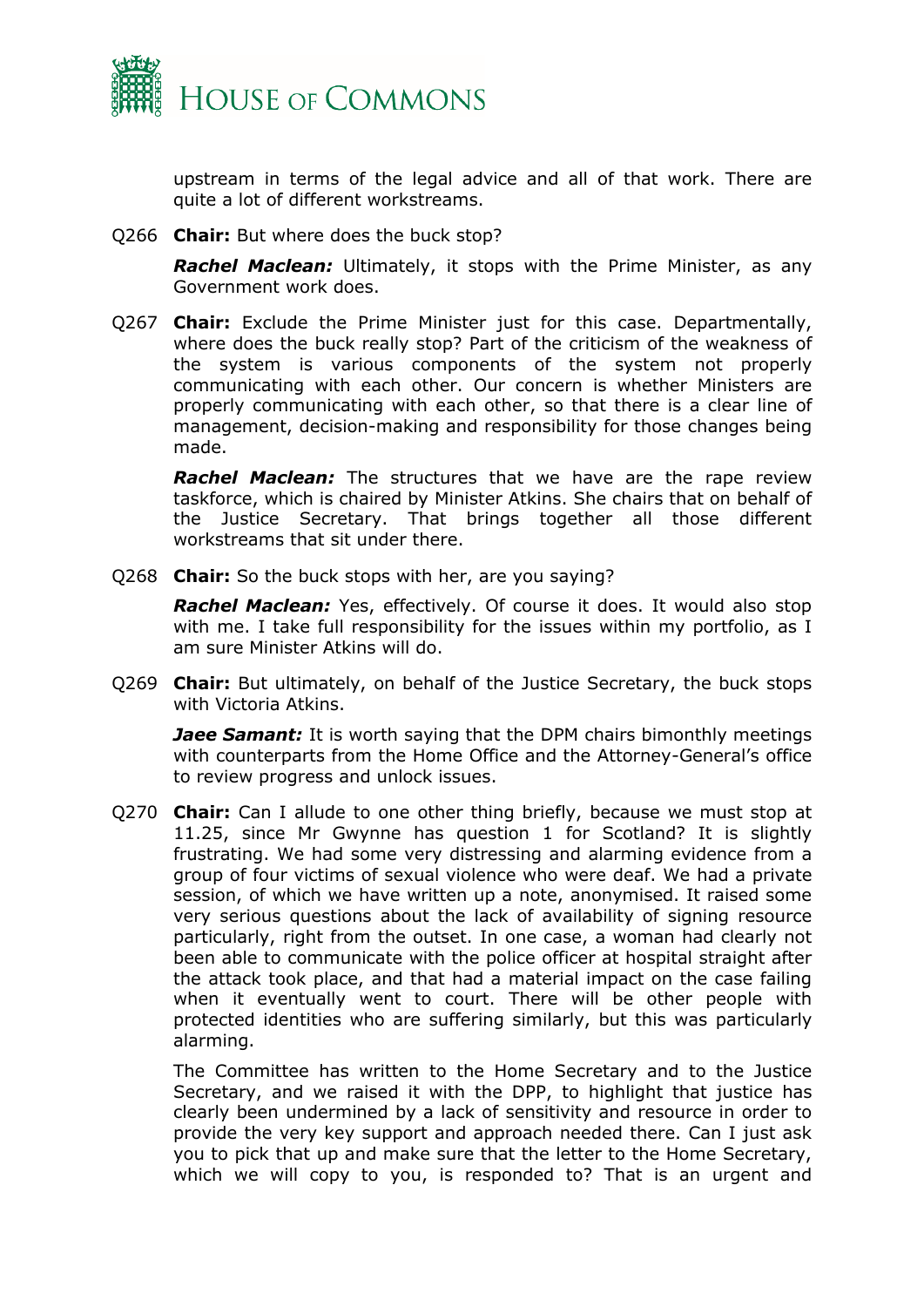

alarming thing.

*Rachel Maclean:* Yes, of course. Thank you very much for bringing that to our attention. I am fully aware of the need to address it and to make sure that that support is there.

Q271 **Chair:** There is just one other issue on child abuse and child murders, and the terrible case that we heard about two weeks ago of Arthur Labinjo-Hughes. There has been another case that may yet have further to run. I fear, from my experience, that these are just the cases that make the headlines. On accountability, if we take the case of Arthur Labinjo-Hughes, a National Independent Safeguarding Board review has been announced. I am slightly confused as to who, again, has responsibility here. It was a DfE matter, and the Children's Minister is responsible for social workers and child protection. You are the Safeguarding Minister within the Home Office who overlaps that. Of course, there is the local government Department, where it is local authorities who employ social workers and have responsibility and oversight for children's social care. What is your role in making sure that lessons are learned and action taken from the Arthur Labinjo-Hughes case?

*Rachel Maclean:* It is right to ask the question. It is the whole system that has let this child down. It is a shocking and absolutely horrific case. The police response specifically is that the national panel will be looking into all of the local agency involvement with Arthur's case, including the police, and the police response will be included in that work. We need to look very carefully at their findings when it is published. My understanding is also that West Midlands Police has referred itself to the IOPC, which is the right thing to do. We need to look at what happened there.

Q272 **Chair:** What is your role in this, though?

*Rachel Maclean:* As you said, I am the Safeguarding Minister in the Home Office, so I will be the Minister responsible for looking at those findings and taking any subsequent actions.

Q273 **Chair:** Only as regards the involvement of and impact on the police or beyond that?

*Rachel Maclean:* To be clear, I am the Safeguarding Minister, so I have a number of different responsibilities and a broad remit. In terms of safeguarding this child, where the police were involved, it is my responsibility as a Home Office Minister to look at that, to understand what went wrong, and to learn from those findings and work with the police to implement them. Does that answer your question?

Q274 **Chair:** No. The lead Department on making children safe is the DfE.

#### *Rachel Maclean:* Yes, correct.

Q275 **Chair:** Is there a joint committee or joint ministerial group between the